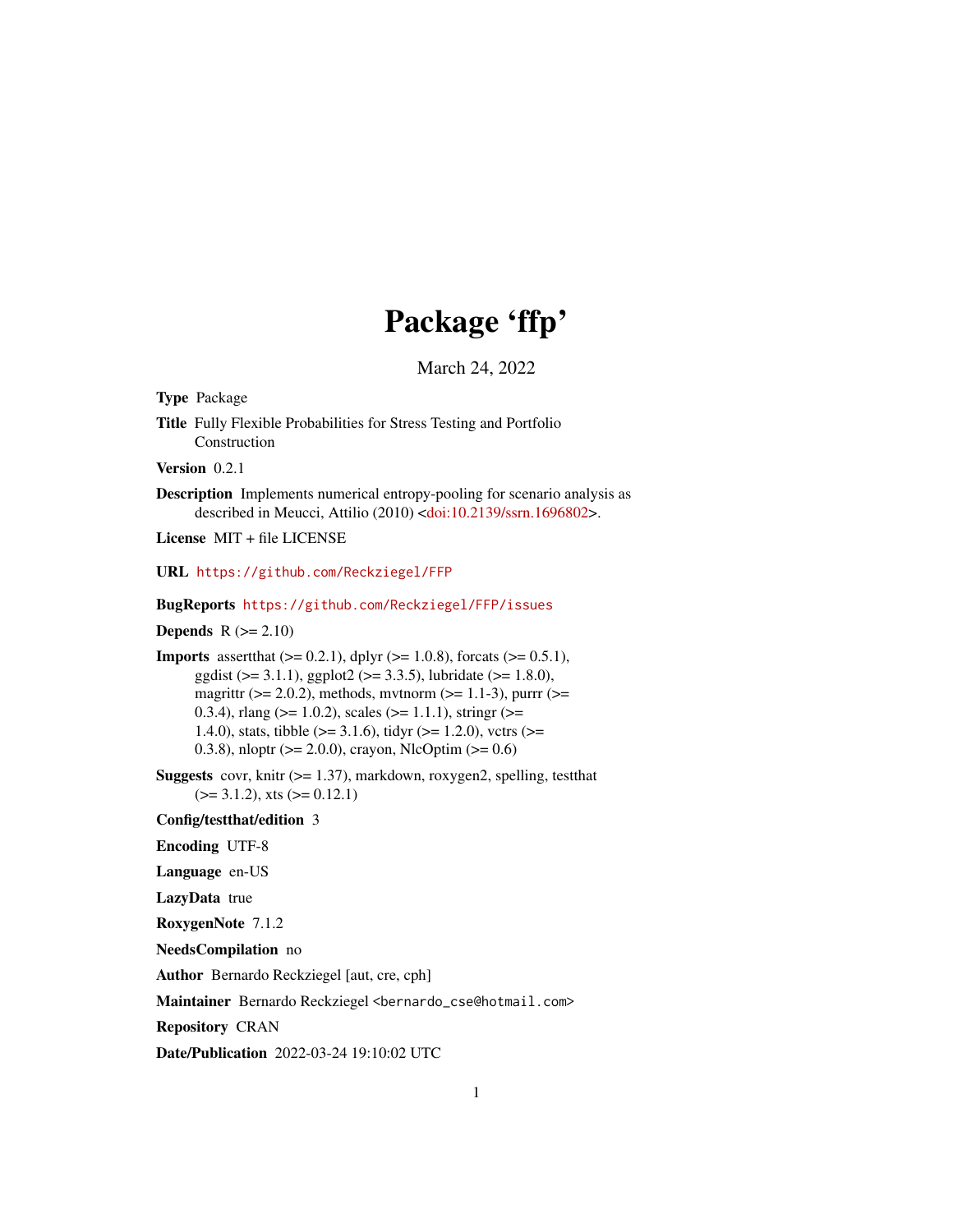## <span id="page-1-0"></span>R topics documented:

|       |                                                                                                           | $\overline{3}$             |
|-------|-----------------------------------------------------------------------------------------------------------|----------------------------|
|       |                                                                                                           |                            |
|       |                                                                                                           | $\overline{\phantom{0}}$ 5 |
|       |                                                                                                           | -6                         |
|       |                                                                                                           | $\overline{7}$             |
|       |                                                                                                           | - 8                        |
|       |                                                                                                           |                            |
|       |                                                                                                           |                            |
|       |                                                                                                           |                            |
|       |                                                                                                           |                            |
|       |                                                                                                           |                            |
|       |                                                                                                           |                            |
|       |                                                                                                           |                            |
|       |                                                                                                           |                            |
|       |                                                                                                           |                            |
|       |                                                                                                           |                            |
|       |                                                                                                           |                            |
|       |                                                                                                           |                            |
|       | view on correlation $\ldots \ldots \ldots \ldots \ldots \ldots \ldots \ldots \ldots \ldots \ldots \ldots$ |                            |
|       |                                                                                                           |                            |
|       |                                                                                                           |                            |
|       |                                                                                                           |                            |
|       |                                                                                                           |                            |
|       |                                                                                                           |                            |
| Index |                                                                                                           | 30                         |

autoplot.ffp *Inspection of a* ffp *object with ggplot2*

### Description

Extends the autoplot method for the ffp class.

```
## S3 method for class 'ffp'
autoplot(object, color = TRUE, ...)
## S3 method for class 'ffp'
plot(object, ...)
```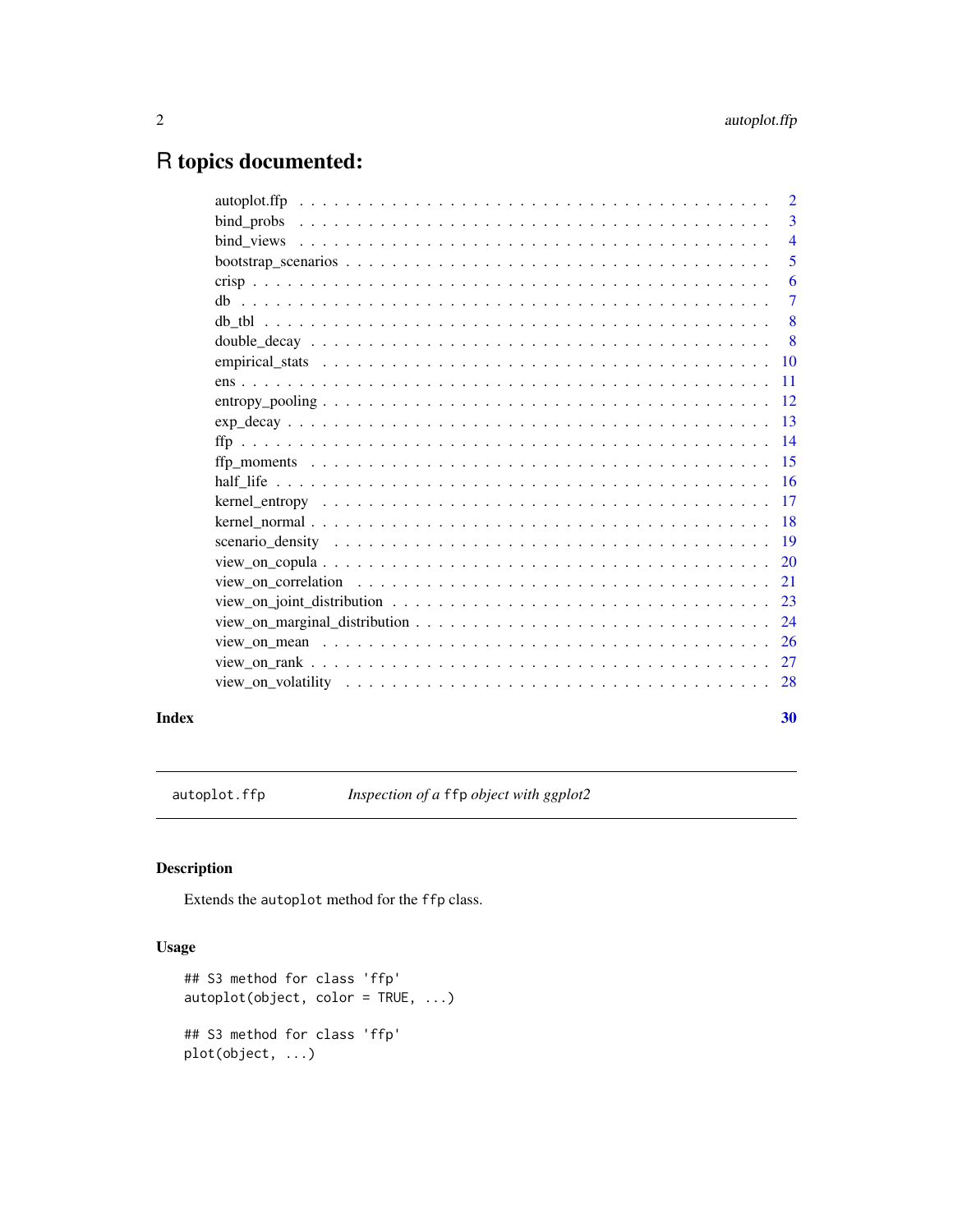#### <span id="page-2-0"></span>bind\_probs 3

#### Arguments

| object   | An objected of the ffp class.                                                                                           |
|----------|-------------------------------------------------------------------------------------------------------------------------|
| color    | A logical flag indicating whether (or not) the color argument should be added<br>to the ggplot <sub>2</sub> aesthetics. |
| $\cdots$ | Additional arguments to be passed to autoplot.                                                                          |

#### Value

A ggplot2 object.

#### Examples

```
library(ggplot2)
```

```
x <- exp_decay(EuStockMarkets, 0.001)
y <- exp_decay(EuStockMarkets, 0.01)
autoplot(x) +scale_color_viridis_c()
autoplot(y) +
  scale_color_viridis_c()
```
bind\_probs *Stack Flexible Probabilities*

#### Description

This function mimics dplyr [bind](#page-0-0). It's useful if you have different ffp objects and want to stack them in the tidy (long) format.

#### Usage

```
bind_probs(...)
```
#### Arguments

... ffp objects to combine.

#### Value

A tidy tibble.

The output adds two new columns:

- rowid (an integer) with the row number of each realization;
- key (a factor) that keeps track of the ffp inputs as separated objects.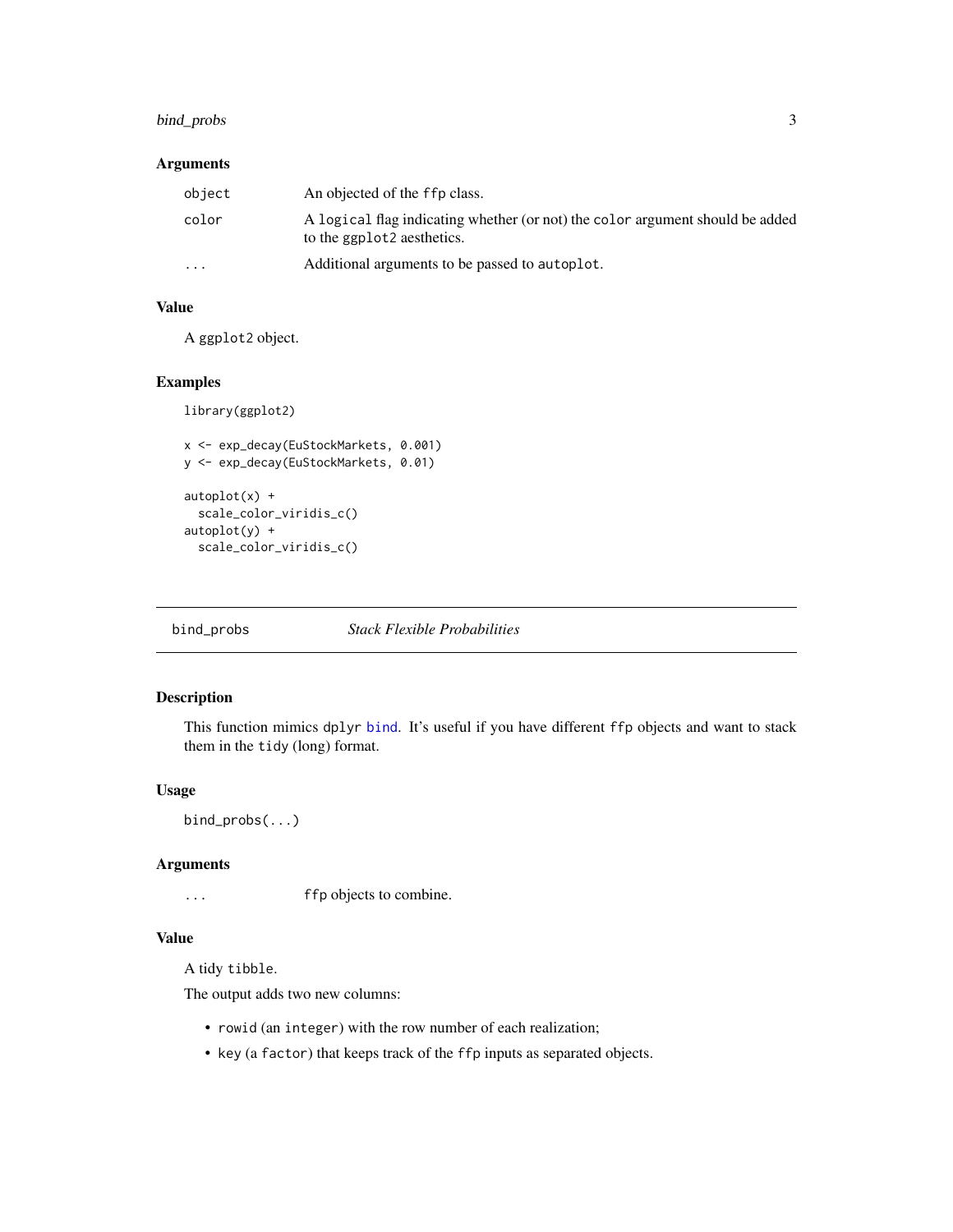#### See Also

[crisp](#page-5-1) [exp\\_decay](#page-12-1) [kernel\\_normal](#page-17-1) [kernel\\_entropy](#page-16-1) [double\\_decay](#page-7-1)

#### Examples

```
library(ggplot2)
library(dplyr, warn.conflicts = FALSE)
x <- exp_decay(EuStockMarkets, lambda = 0.001)
y <- exp_decay(EuStockMarkets, lambda = 0.002)
bind_probs(x, y)
bind_probs(x, y) %>%
  ggplot(aes(x = rowid, y = probs, color = fn)) +geom_line() +
  scale_color_viridis_d() +
  theme(legend.position="bottom")
```
bind\_views *Stack Different Views*

#### Description

Bind views for entropy programming.

#### Usage

bind\_views(...)

#### Arguments

... Objects of the class ffp\_views to combine.

#### Value

A list of the view class.

```
library(ggplot2)
```

```
# Invariant
ret <- diff(log(EuStockMarkets))
n <- nrow(ret)
```

```
# Prior probabilities (usually equal weight scheme)
prior \leq- rep(1 / n, n)
```
<span id="page-3-0"></span>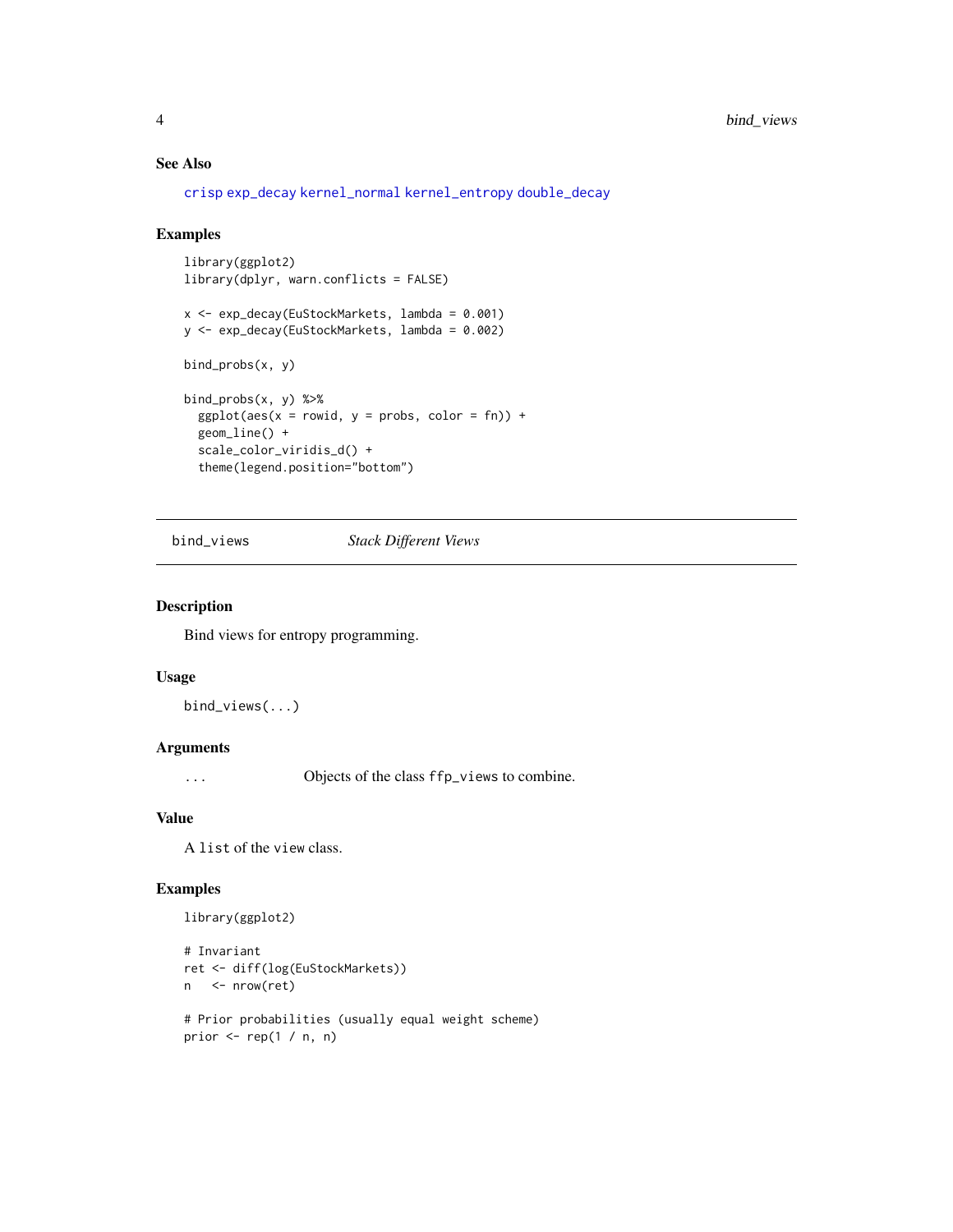```
# Prior belief for expected returns (here is 0% for each asset)
view_mean <- view_on_mean(x = ret, mean = rep(0, 4))
#' view on volatility
vol <- apply(ret, 2, stats::sd) * 1.1 # volatility 10% higher than average
view_volatility <- view_on_volatility(x = ret, vol = vol)
views_comb <- bind_views(view_mean, view_volatility)
views_comb
ep \leq -entropy\_pooling(p) = prior,
                      Aeq = views_comb$Aeq,
                      beq = views_comb$beq,
                      A = \text{views\_comb$A},
                      b = \text{views\_comb\$b},
                      solver = "nlminb")
autoplot(ep)
```
<span id="page-4-1"></span>bootstrap\_scenarios *Flexible Probabilities Driven Bootstrap*

#### Description

Resamples historical scenarios with flexible probabilities while keeping the empirical structure of the copulas intact.

```
bootstrap_scenarios(x, p, n)
## S3 method for class 'numeric'
bootstrap_scenarios(x, p, n)
## S3 method for class 'matrix'
bootstrap_scenarios(x, p, n)
## S3 method for class 'ts'
bootstrap_scenarios(x, p, n)
## S3 method for class 'xts'
bootstrap_scenarios(x, p, n)
## S3 method for class 'tbl'
bootstrap_scenarios(x, p, n)
## S3 method for class 'data.frame'
bootstrap_scenarios(x, p, n)
```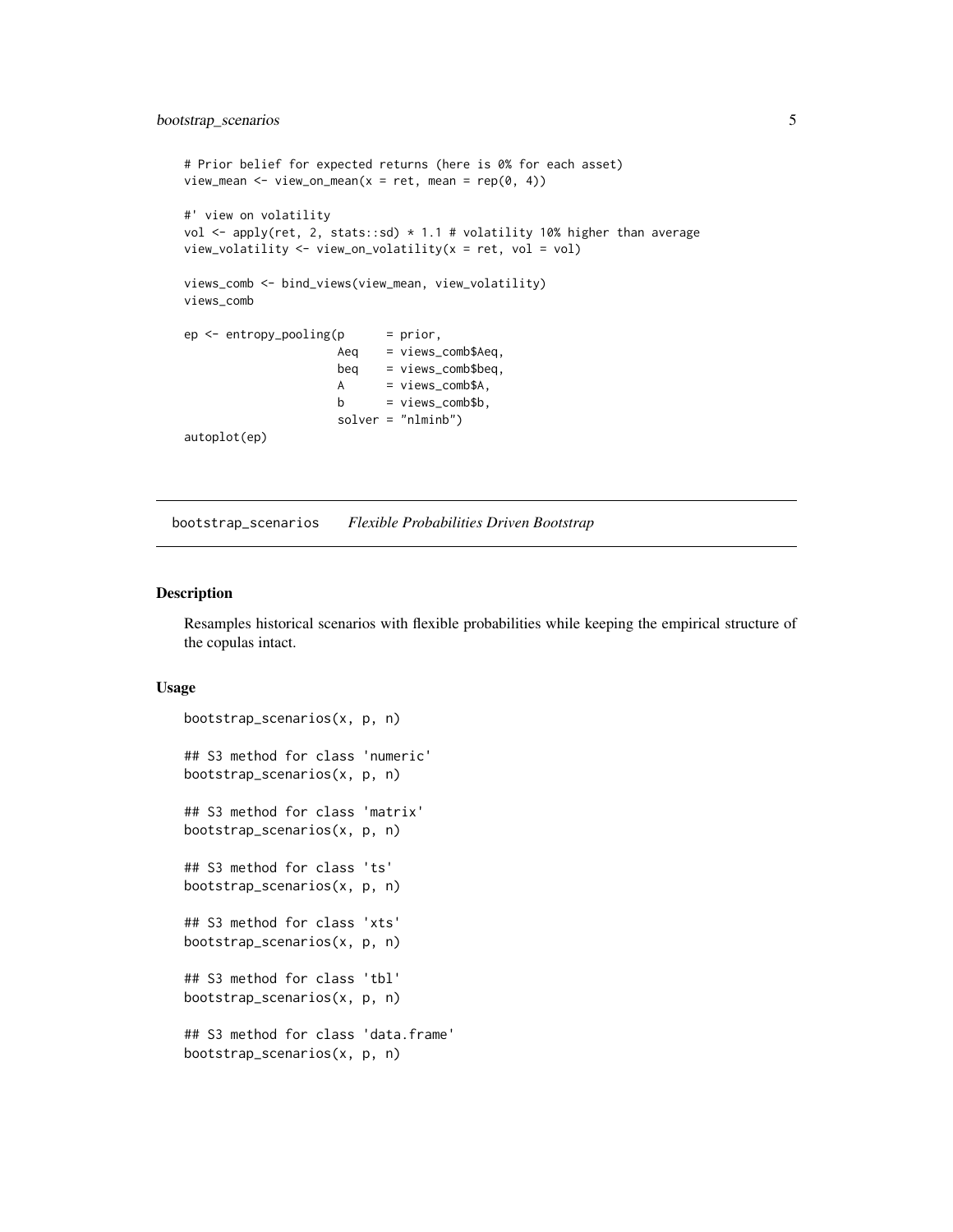<span id="page-5-0"></span>

| X | A time series defining the scenario-probability distribution.   |
|---|-----------------------------------------------------------------|
| p | An object of the ffp class.                                     |
| n | An integer scalar with the number of scenarios to be generated. |

#### Details

The argument x is supposed to have the same size of p.

#### Value

A tibble with the number of rows equal to n.

#### Examples

```
set.seed(123)
ret <- diff(log(EuStockMarkets))
ew <- rep(1 / nrow(ret), nrow(ret))
```
bootstrap\_scenarios( $x = ret$ ,  $p = as_{ffp}(ew)$ ,  $n = 10$ )

<span id="page-5-1"></span>crisp *Full Information by Market Conditioning*

#### Description

Give full weight to occurrences that satisfies a logical condition.

```
crisp(x, lgl)
## Default S3 method:
crisp(x, lgl)
## S3 method for class 'numeric'
crisp(x, lgl)
## S3 method for class 'matrix'
crisp(x, lgl)
## S3 method for class 'ts'
crisp(x, lgl)
## S3 method for class 'xts'
crisp(x, lgl)
```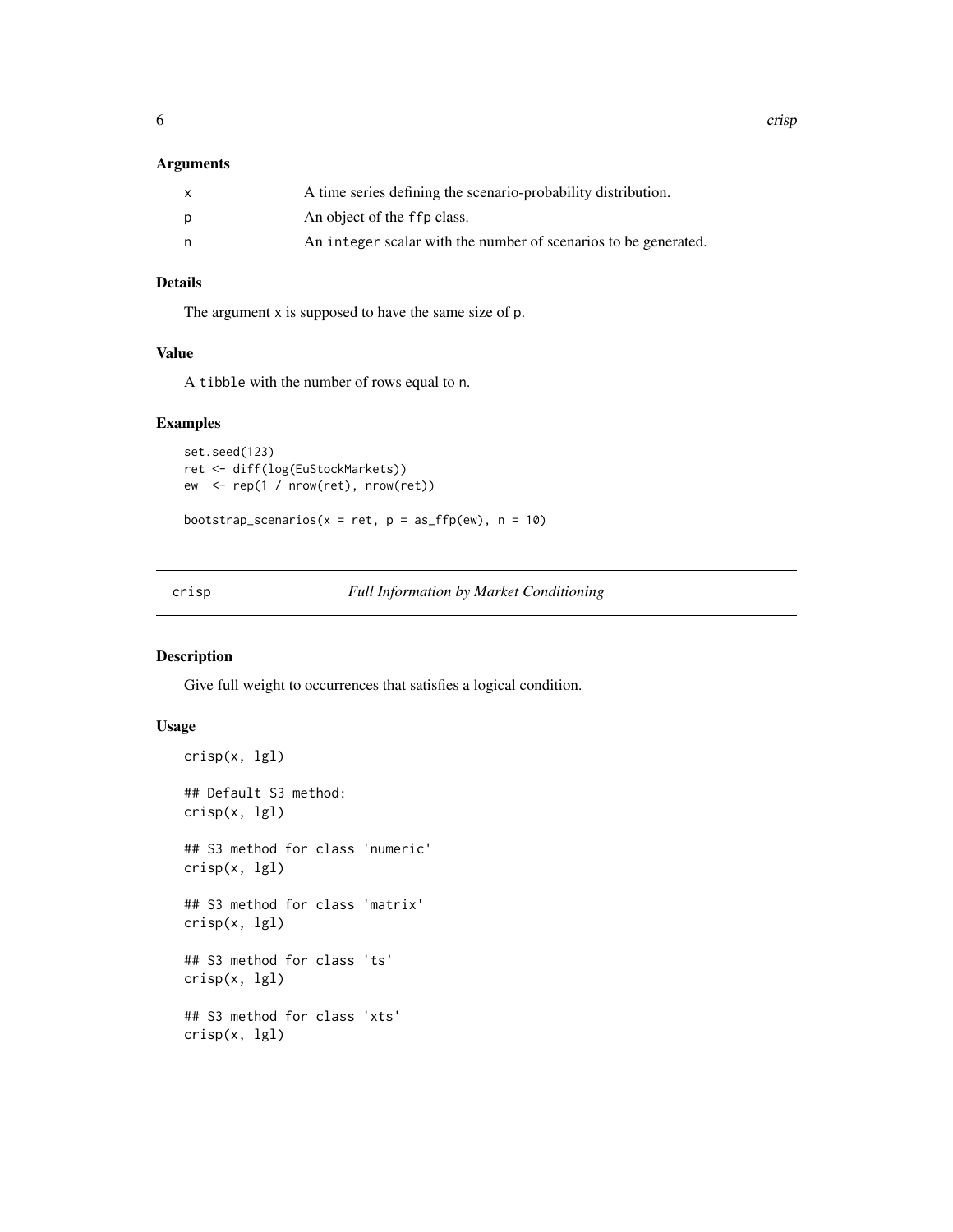```
## S3 method for class 'data.frame'
crisp(x, lgl)
## S3 method for class 'tbl_df'
crisp(x, lgl)
```

|     | An univariate or a multivariate distribution.                                             |
|-----|-------------------------------------------------------------------------------------------|
| lgl | A logical vector with TRUE's and FALSE's indicating which scenarios should<br>considered. |

#### Value

A numerical vector of class ffp with the new probabilities distribution.

#### See Also

[exp\\_decay](#page-12-1) [kernel\\_normal](#page-17-1)

#### Examples

```
library(ggplot2)
# invariance (stationarity)
ret <- diff(log(EuStockMarkets))
# full weight on scenarios where CAC returns were above 2%
market_condition <- crisp(x = ret, ret[, 3] > 0.02)
market_condition
autoplot(market_condition) +
  scale_color_viridis_c()
```
<span id="page-6-1"></span>

db *Dataset used in Historical Scenarios with Fully Flexible Probabilities (*matrix *format).*

#### Description

Dataset used in Historical Scenarios with Fully Flexible Probabilities (matrix format).

#### Usage

db

### Format

An object of class matrix (inherits from array) with 1083 rows and 9 columns.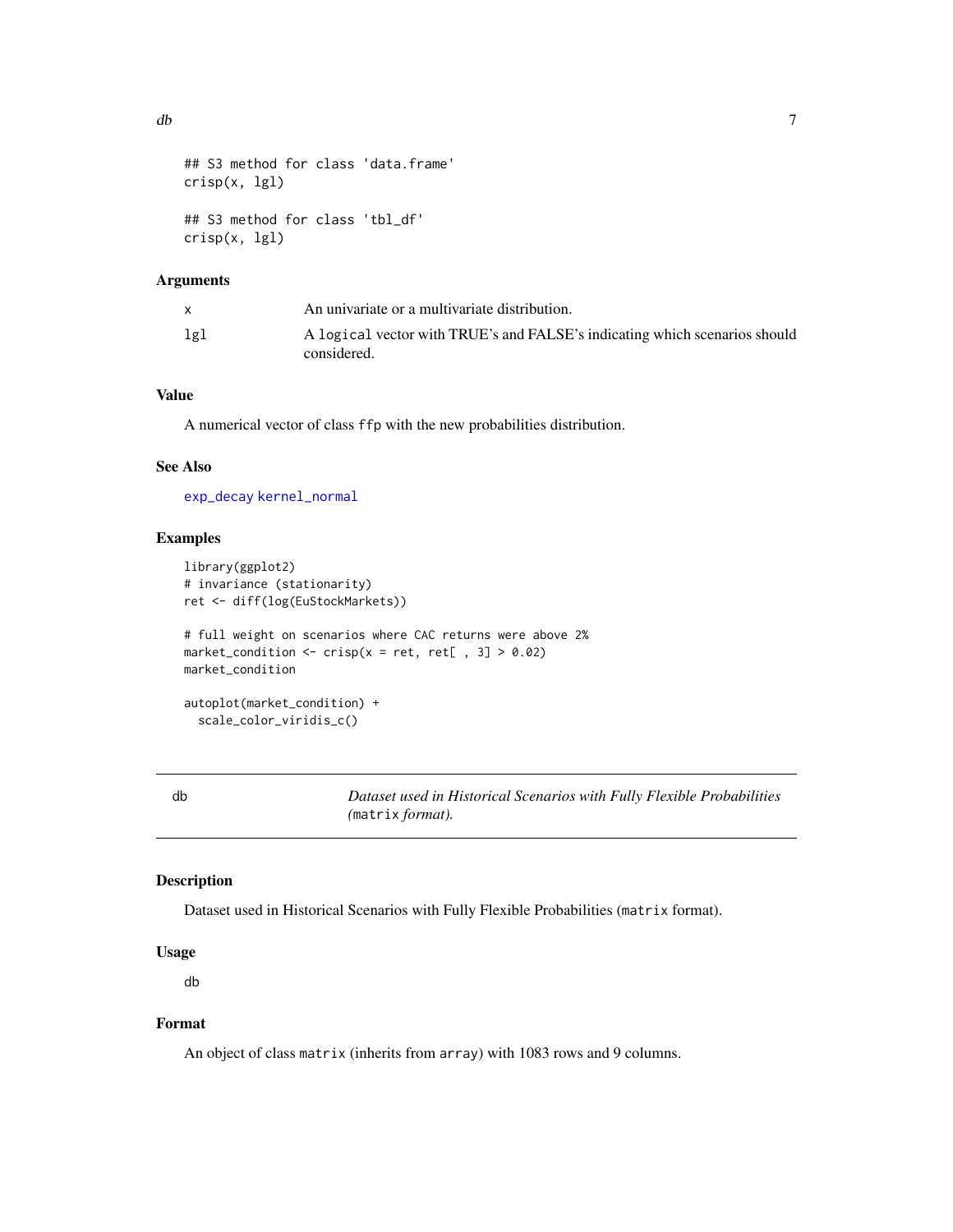#### <span id="page-7-0"></span>See Also

[db\\_tbl](#page-7-2)

<span id="page-7-2"></span>db\_tbl *Dataset used in Historical Scenarios with Fully Flexible Probabilities (*tibble *format).*

#### Description

Dataset used in Historical Scenarios with Fully Flexible Probabilities (tibble format).

### Usage

db\_tbl

#### Format

An object of class tbl\_df (inherits from tbl, data.frame) with 1083 rows and 9 columns.

#### See Also

[db](#page-6-1)

<span id="page-7-1"></span>double\_decay *Flexible Probabilities using Partial Information*

#### Description

Match different decay-factors on the covariance matrix.

```
double_decay(x, slow, fast)
## Default S3 method:
double_decay(x, slow, fast)
## S3 method for class 'numeric'
double_decay(x, slow, fast)
## S3 method for class 'matrix'
double_decay(x, slow, fast)
## S3 method for class 'ts'
double_decay(x, slow, fast)
```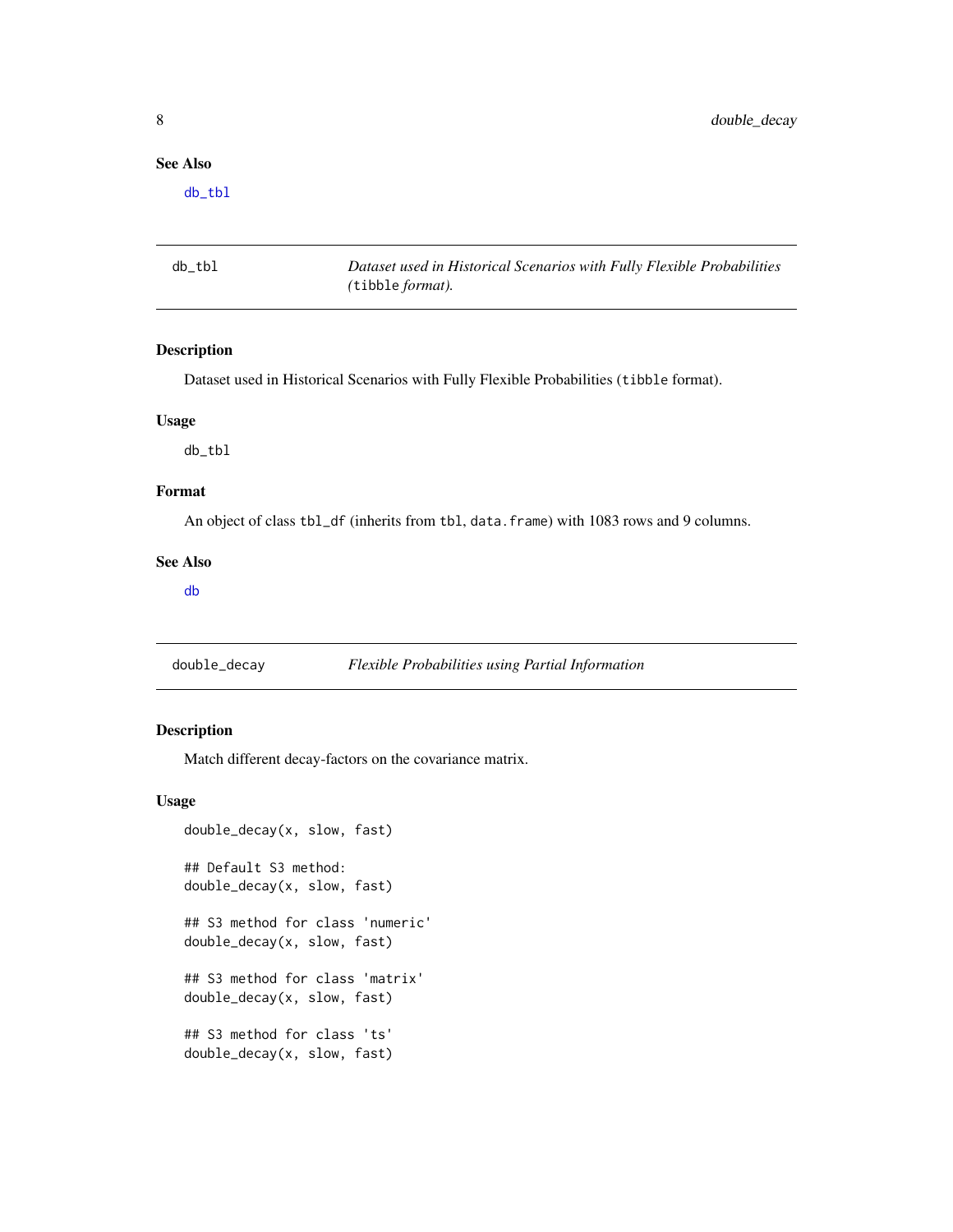```
## S3 method for class 'xts'
double_decay(x, slow, fast)
## S3 method for class 'tbl'
double_decay(x, slow, fast)
## S3 method for class 'data.frame'
double_decay(x, slow, fast)
```

| X    | An univariate or a multivariate distribution.                             |
|------|---------------------------------------------------------------------------|
| slow | A double with the long half-life (slow decay) for the correlation matrix. |
| fast | A double with the short-life (high decay) for the volatility.             |

#### Value

A numerical vector of class ffp with the new probabilities distribution.

#### References

De Santis, G., R. Litterman, A. Vesval, and K. Winkelmann, 2003, Covariance matrix estimation, Modern investment management: an equilibrium approach, Wiley.

#### See Also

[kernel\\_entropy](#page-16-1) [half\\_life](#page-15-1)

```
library(ggplot2)
```

```
slow <- 0.0055
fast <-0.0166ret <- diff(log(EuStockMarkets))
dd <- double_decay(ret, slow, fast)
dd
autoplot(dd) +
  scale_color_viridis_c()
```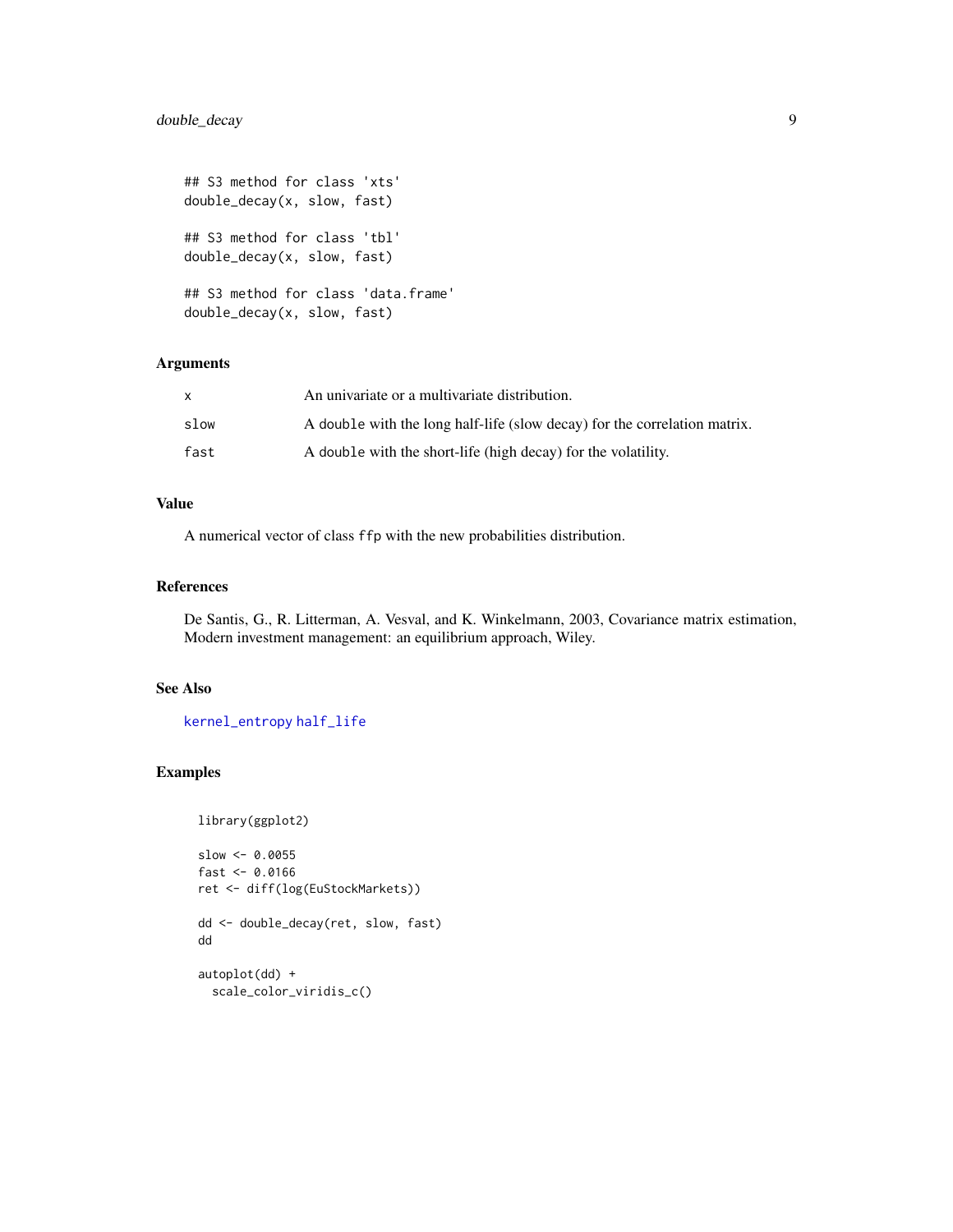<span id="page-9-0"></span>

#### Description

Computes the mean, standard deviation, skewness, kurtosis, Value-at-Risk (VaR) and Conditional Value-at-Risk CVaR) under flexible probabilities.

#### Usage

```
empirical_stats(x, p, level = 0.01)
## Default S3 method:
empirical_stats(x, p, level = 0.01)
## S3 method for class 'numeric'
empirical_stats(x, p, level = 0.01)
## S3 method for class 'matrix'
empirical_stats(x, p, level = 0.01)
## S3 method for class 'xts'
empirical_stats(x, p, level = 0.01)
## S3 method for class 'ts'
empirical_stats(x, p, level = 0.01)
## S3 method for class 'data.frame'
empirical_stats(x, p, level = 0.01)
## S3 method for class 'tbl_df'
empirical_stats(x, p, level = 0.01)
```
#### Arguments

| X     | A time series defining the scenario-probability distribution.                |
|-------|------------------------------------------------------------------------------|
| D     | An object of the ffp class.                                                  |
| level | A number with the desired probability level. The default is $level = 0.01$ . |

#### Details

The data in x and p are expected to have the same number of rows (size).

#### Value

A tidy tibble with 3 columns: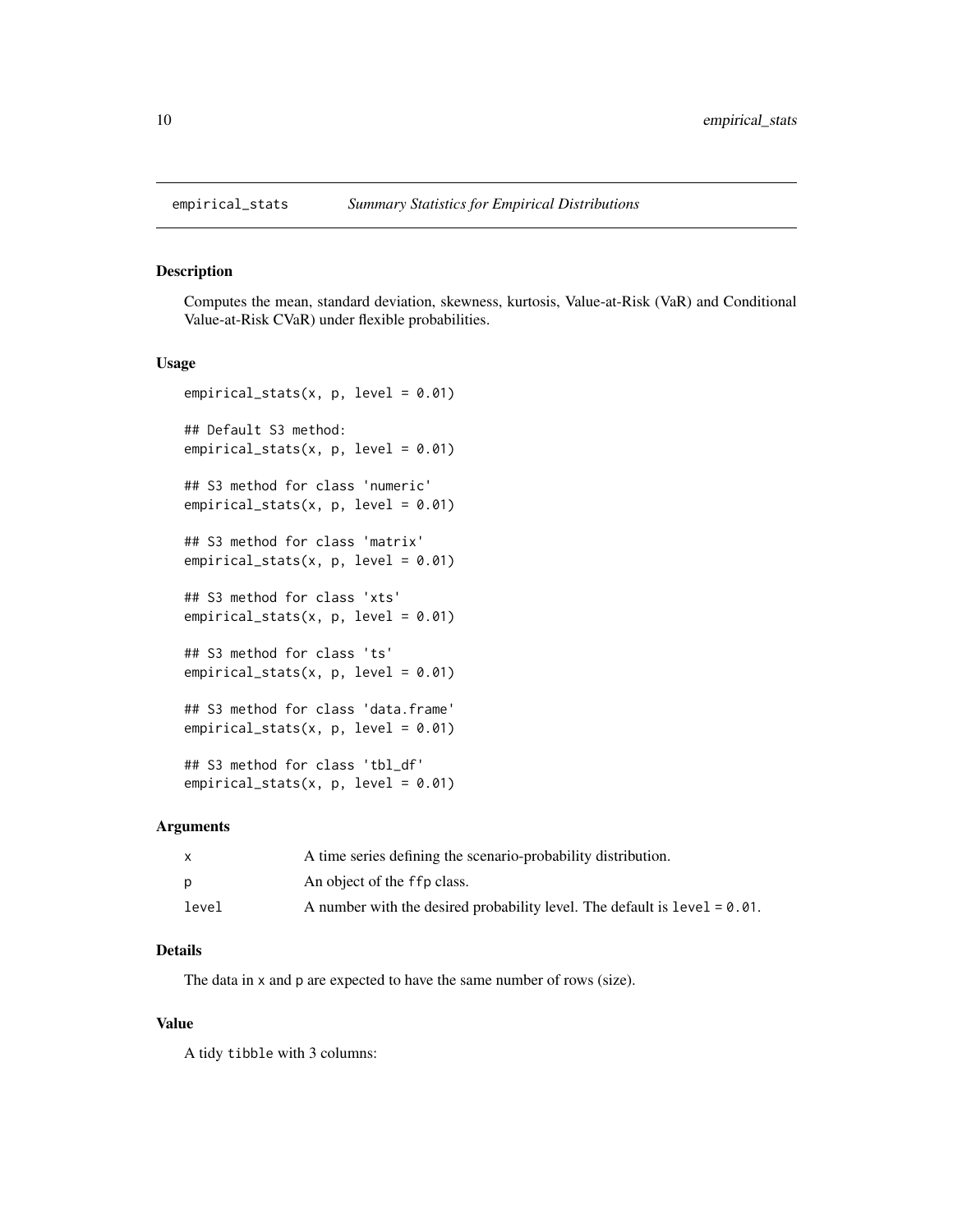<span id="page-10-0"></span>ens and the sense of the sense of the sense of the sense of the sense of the sense of the sense of the sense of the sense of the sense of the sense of the sense of the sense of the sense of the sense of the sense of the se

- stat: a column with Mu, Std, Skew, Kurt, VaR and CVaR.
- name: the asset names.
- value: the computed value for each statistic.

#### Examples

```
library(dplyr, warn.conflicts = FALSE)
library(ggplot2)
ret <- diff(log(EuStockMarkets))
# with equal weights (standard scenario)
ew <- rep(1 / nrow(ret), nrow(ret))
empirical_stats(x = ret, p = as_{ffp}(ew)) %>%
  ggplot(aes(x = name, y = value)) +geom_col() +
  facet_wrap(~stat, scales = "free") +
  labs(x = NULL, y = NULL)# with ffp
exp_smooth <- exp_decay(ret, 0.015)
empirical_stats(ret, exp_smooth) %>%
  ggplot(aes(x = name, y = value)) +geom_col() +
  facet_wrap(~stat, scales = "free") +
  \text{labels}(x = \text{NULL}, y = \text{NULL})
```
ens *Effective Number of Scenarios*

#### Description

Shows how many scenarios are effectively been considered when using flexible probabilities.

#### Usage

ens(p)

#### Arguments

p An object of the ffp class.

#### Value

A single double.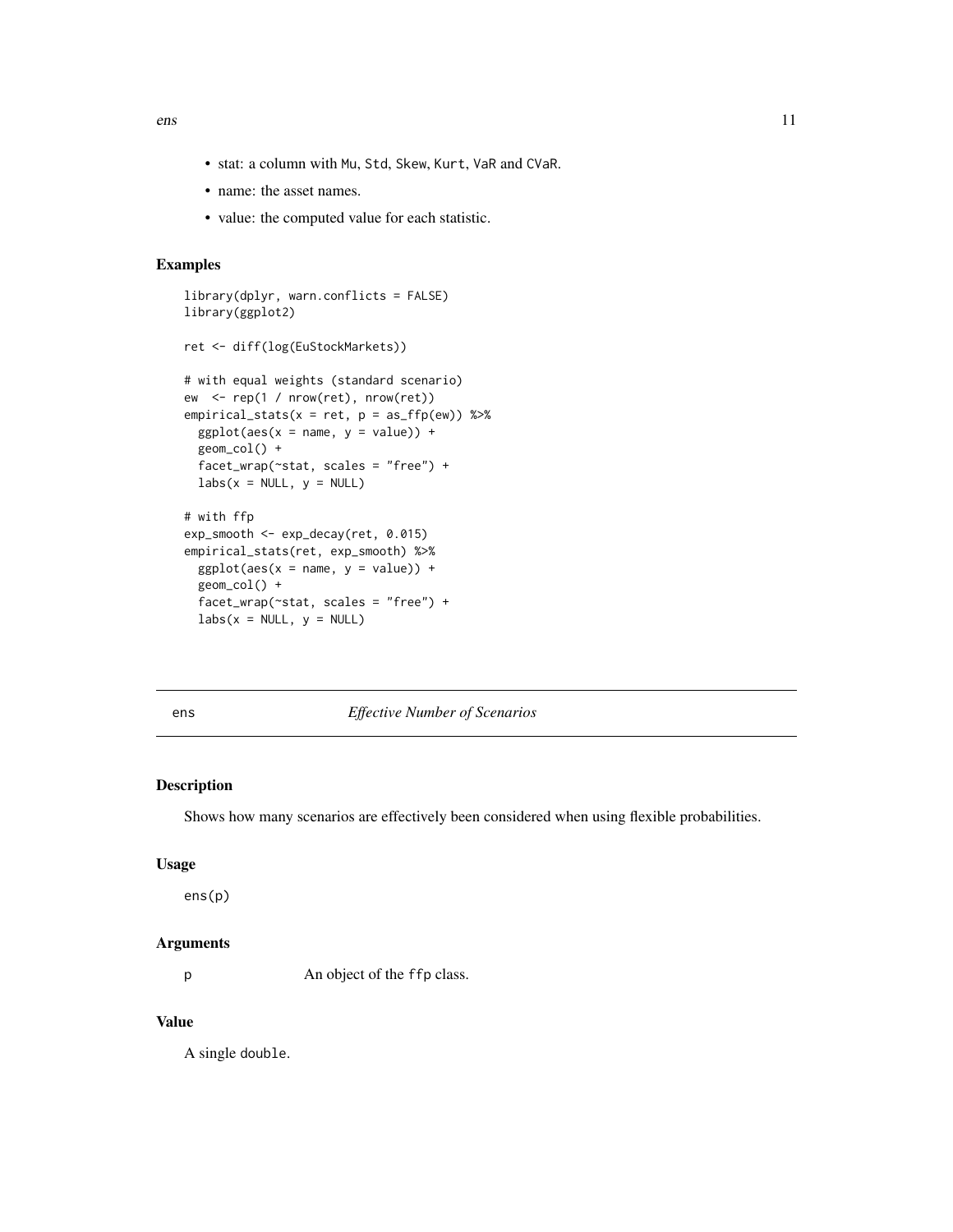#### Examples

```
set.seed(123)
p <- exp_decay(stats::rnorm(100), 0.01)
# ens is smaller than 100
ens(p)
```
entropy\_pooling *Numerical Entropy Minimization*

#### Description

This function solves the entropy minimization problem with equality and inequality constraints. The solution is a vector of posterior probabilities that distorts the least the prior (equal-weights probabilities) given the constraints (views on the market).

#### Usage

```
entropy_pooling(
 p,
 A = NULL,b = NULL,Aeg = NULL,
 beq = NULL,solver = c("nlminb", "solnl", "nloptr"),
  ...
)
```
#### Arguments

| p      | A vector of prior probabilities.                    |
|--------|-----------------------------------------------------|
| A      | The linear inequality constraint (left-hand side).  |
| b      | The linear inequality constraint (right-hand side). |
| Aeq    | The linear equality constraint (left-hand side).    |
| beq    | The linear equality constraint (right-hand side).   |
| solver | A character. One of: "nlminb", "solnl" or "nloptr". |
|        | Further arguments passed to one of the solvers.     |

#### Details

When imposing views constraints there is no need to specify the non-negativity constraint, which is done automatically by entropy\_pooling.

For the arguments accepted in . . . , please see the documentation of [nlminb](#page-0-0), [solnl](#page-0-0) and [nloptr](#page-0-0).

#### Value

A vector of posterior probabilities.

<span id="page-11-0"></span>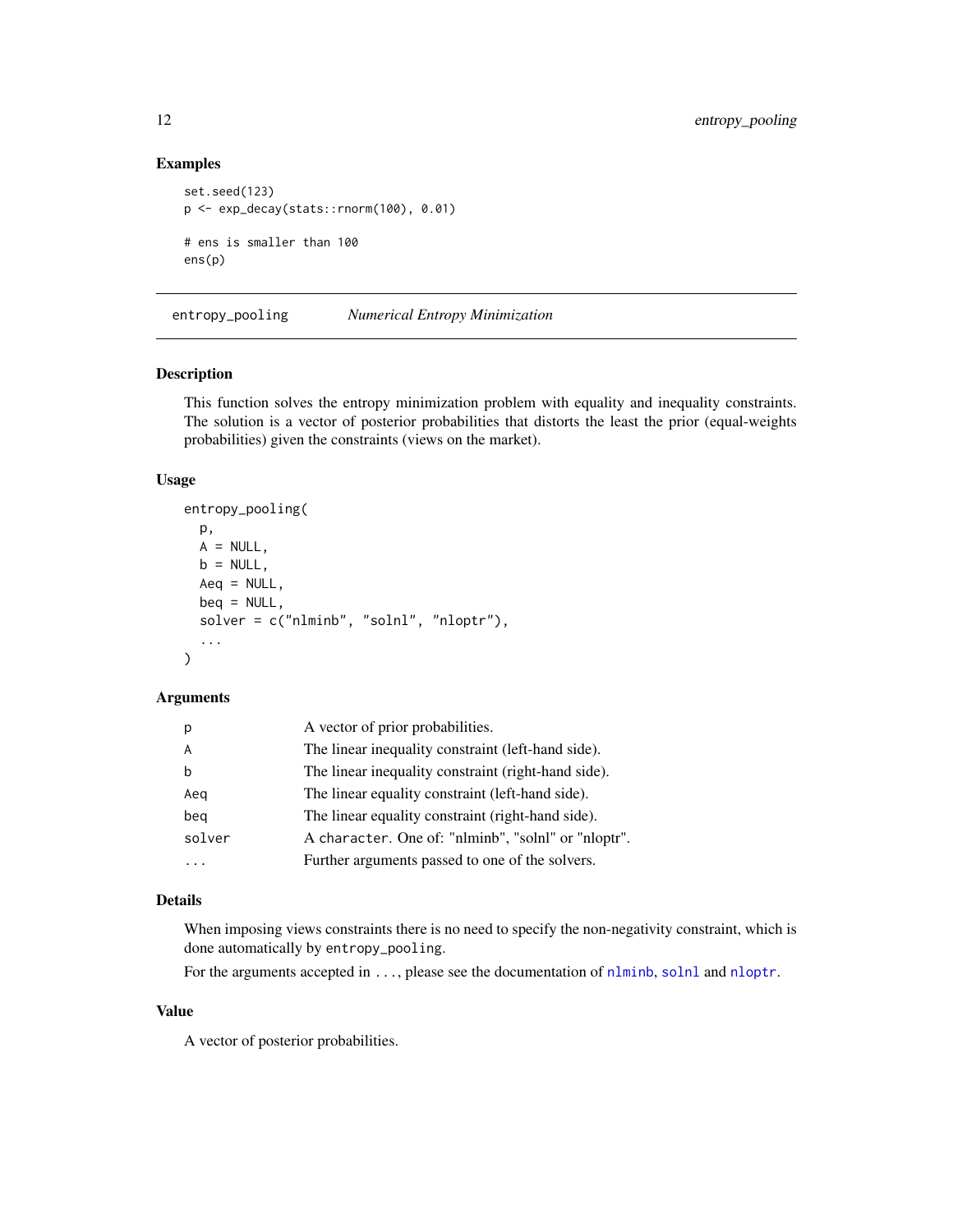<span id="page-12-1"></span><span id="page-12-0"></span>

#### Description

Exponential smoothing twists probabilities by giving relatively more weight to recent observations at an exponential rate.

#### Usage

```
exp_decay(x, lambda)
## Default S3 method:
exp_decay(x, lambda)
## S3 method for class 'numeric'
exp_decay(x, lambda)
## S3 method for class 'matrix'
exp_decay(x, lambda)
## S3 method for class 'ts'
exp_decay(x, lambda)
## S3 method for class 'xts'
exp_decay(x, lambda)
## S3 method for class 'data.frame'
exp_decay(x, lambda)
## S3 method for class 'tbl'
exp_decay(x, lambda)
```
#### Arguments

| $\boldsymbol{\mathsf{x}}$ | An univariate or a multivariate distribution. |
|---------------------------|-----------------------------------------------|
| lambda                    | A double for the decay parameter.             |

#### Details

The half-life is linked with the lambda parameter as follows:

• HL =  $log(2)$  / lambda.

For example:  $log(2)$  / 0.0166 is approximately 42. So, a parameter lambda of 0.0166 can be associated with a half-life of two-months (21 \* 2).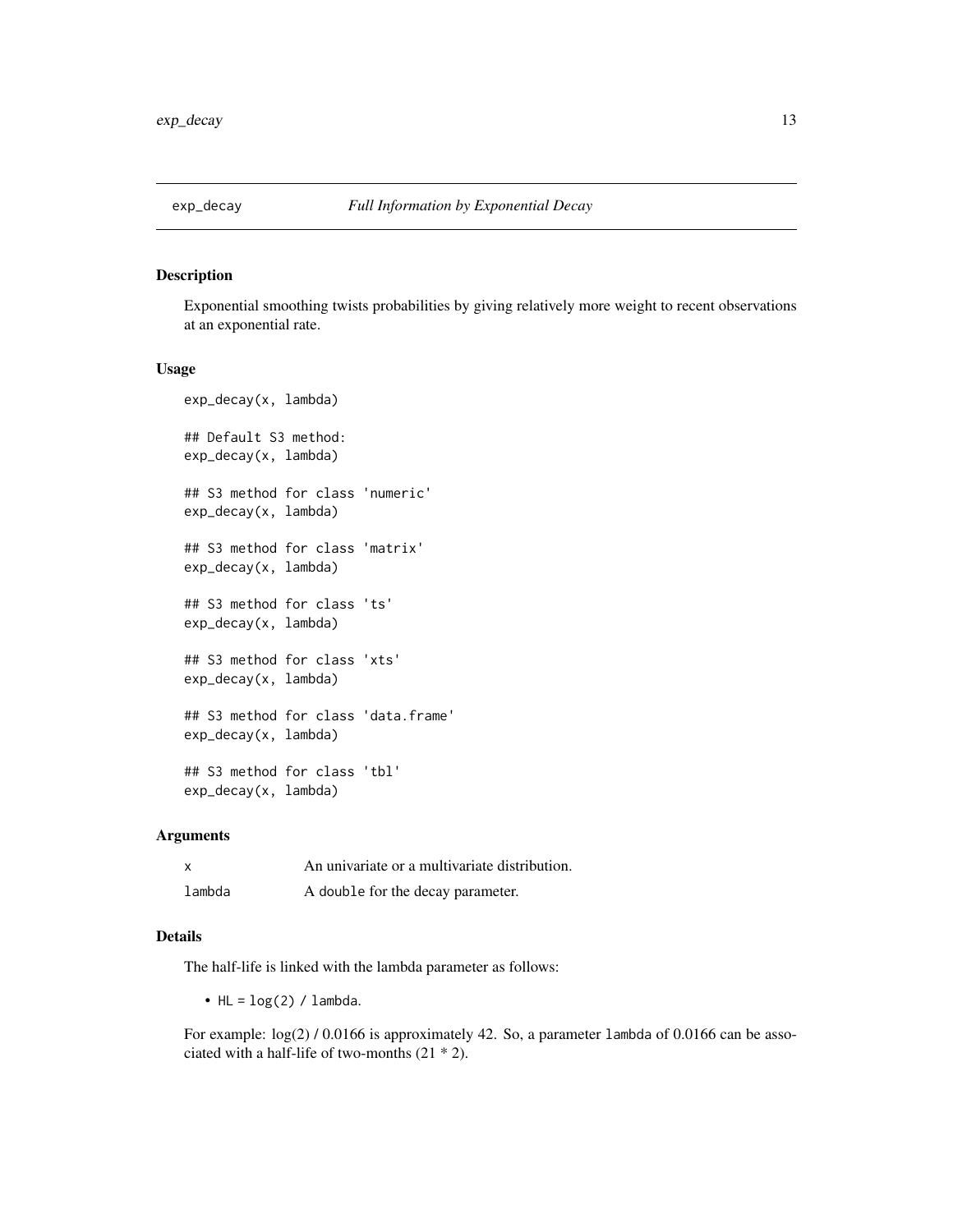## <span id="page-13-0"></span>Value

A numerical vector of class ffp with the new probabilities distribution.

#### See Also

[crisp](#page-5-1) [kernel\\_normal](#page-17-1) [half\\_life](#page-15-1)

#### Examples

```
library(ggplot2)
```

```
# long half_life
long_hl <- exp_decay(EuStockMarkets, 0.001)
long_hl
autoplot(long_hl) +
  scale_color_viridis_c()
# short half_life
short_hl <- exp_decay(EuStockMarkets, 0.015)
short_hl
autoplot(short_hl) +
  scale_color_viridis_c()
```
#### ffp *Manipulate the* ffp *Class*

#### Description

Helpers and Constructors from ffp.

```
ffp(x = double(), ...)is_ffp(x)
as_ffp(x)
## Default S3 method:
as_ffp(x)## S3 method for class 'integer'
as_ffp(x)
```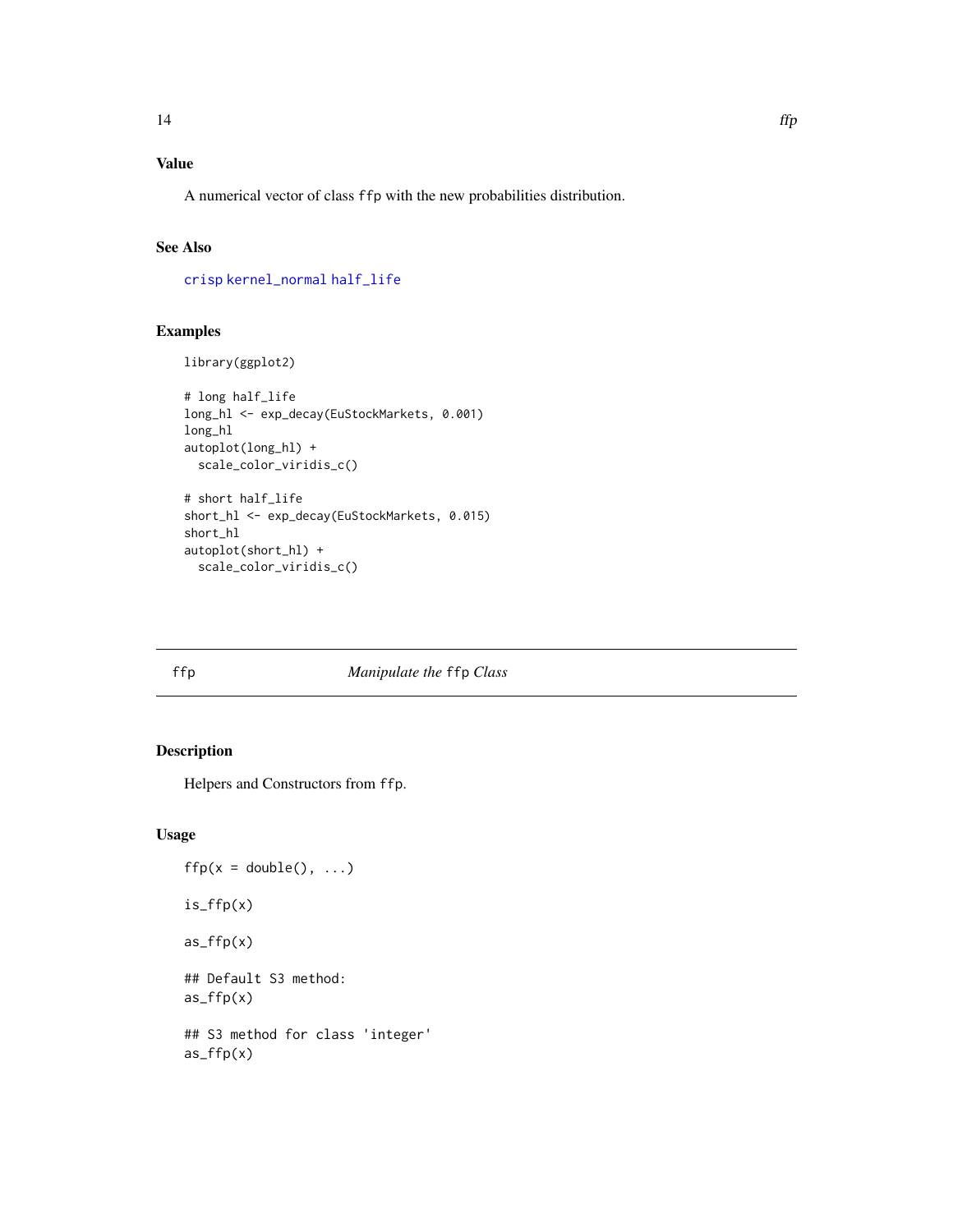#### <span id="page-14-0"></span>ffp\_moments 15

#### Arguments

| x       | • For $f(p)$ : A numeric vector.                |
|---------|-------------------------------------------------|
|         | • For $is_ffp()$ : An object to be tested.      |
|         | • For $as_ffp()$ : An object to convert to ffp. |
| $\cdot$ | Additional attributes to be passed to ffp.      |

#### Details

The ffp class is designed to interact with doubles, but the output of  $c(ffp, double)$  or  $c(double, ffp)$ will always return a double (not an ffp object), since there is no way to guarantee the interaction between a numeric vector and a probability will also be a probability.

#### Value

- ffp() and as\_ffp() return an S3 vector of class ffp (built upon double's);
- is\_ffp() returns a logical object.

#### Examples

```
set.seed(123)
p \leftarrow runif(5)p <- p / sum(p)
is_ffp(p)
ffp(p)
```
#### ffp\_moments *Moments with Flexible Probabilities*

#### Description

Computes the location and dispersion statistics under flexible probabilities.

```
ffp_moments(x, p = NULL)## Default S3 method:
ffp_moments(x, p = NULL)## S3 method for class 'numeric'
ffp_moments(x, p = NULL)
## S3 method for class 'matrix'
ffp_moments(x, p = NULL)## S3 method for class 'xts'
```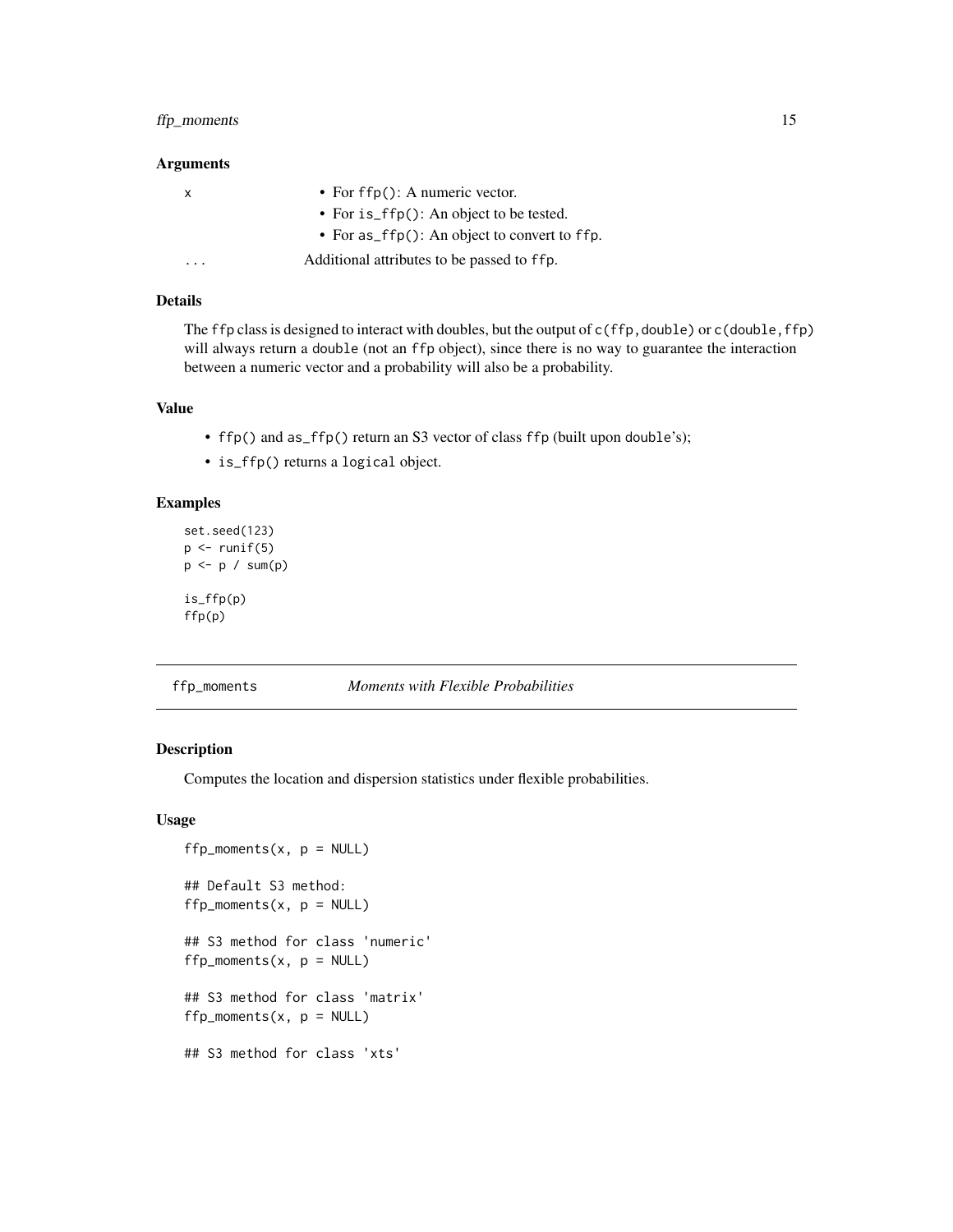```
ffp_moments(x, p = NULL)## S3 method for class 'data.frame'
ffp_moments(x, p = NULL)## S3 method for class 'tbl_df'
ffp_moments(x, p = NULL)
```

|     | A tabular (non-tidy) data structure. |
|-----|--------------------------------------|
| - p | An object of the ffp class.          |

#### Value

A list with 2 elements: mu and sigma.

#### Examples

```
x <- matrix(diff(log(EuStockMarkets)), ncol = 4)
colnames(x) <- colnames(EuStockMarkets)
p <- stats::runif(nrow(x))
p <- p / sum(p)
ffp_moments(x = x, p = p)
```
# compare with the standard approach colMeans(x) cov(x)

<span id="page-15-1"></span>half\_life *Half-Life Calculation*

#### Description

Compute the implied half-life of a decay parameter.

#### Usage

half\_life(lambda)

#### Arguments

lambda A number.

#### Value

A single number with the half-life in days.

<span id="page-15-0"></span>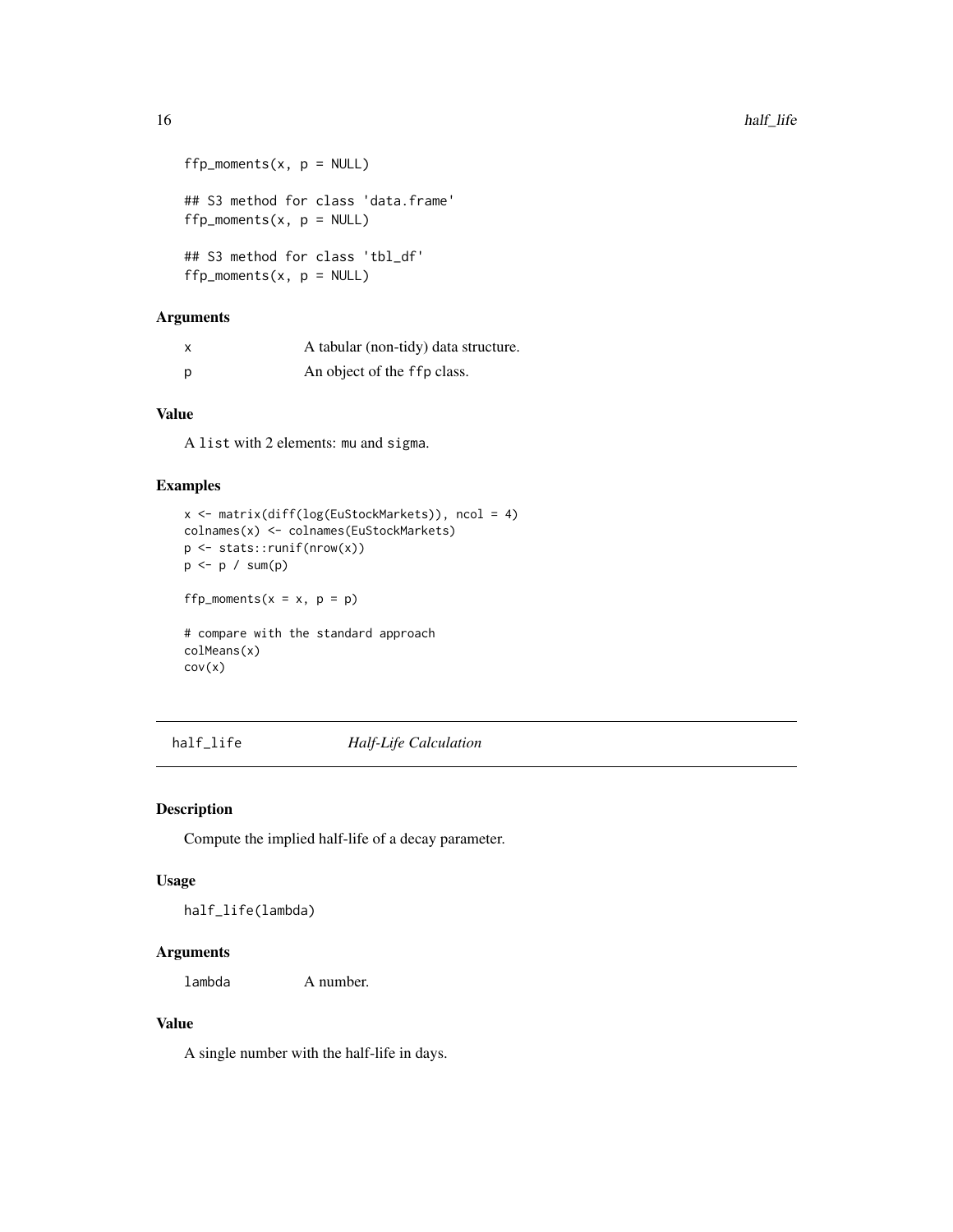#### <span id="page-16-0"></span>kernel\_entropy 17

#### See Also

[exp\\_decay](#page-12-1) [double\\_decay](#page-7-1)

#### Examples

half\_life(0.0166) half\_life(0.01)

<span id="page-16-1"></span>kernel\_entropy *Partial Information Kernel-Damping*

#### Description

Find the probability distribution that can constrain the first two moments while imposing the minimal structure in the data.

#### Usage

```
kernel_entropy(x, mean, sigma = NULL)
## Default S3 method:
kernel_entropy(x, mean, sigma = NULL)
## S3 method for class 'numeric'
kernel_entropy(x, mean, sigma = NULL)
## S3 method for class 'matrix'
kernel_entropy(x, mean, sigma = NULL)
## S3 method for class 'ts'
kernel_entropy(x, mean, sigma = NULL)
## S3 method for class 'xts'
kernel_entropy(x, mean, sigma = NULL)
## S3 method for class 'tbl_df'
kernel\_entropy(x, mean, sigma = NULL)## S3 method for class 'data.frame'
kernel_entropy(x, mean, sigma = NULL)
```
#### Arguments

|       | An univariate or a multivariate distribution.                                             |
|-------|-------------------------------------------------------------------------------------------|
| mean  | A numeric vector in which the kernel should be centered.                                  |
| sigma | The uncertainty (volatility) around the mean. When NULL, only the mean is<br>constrained. |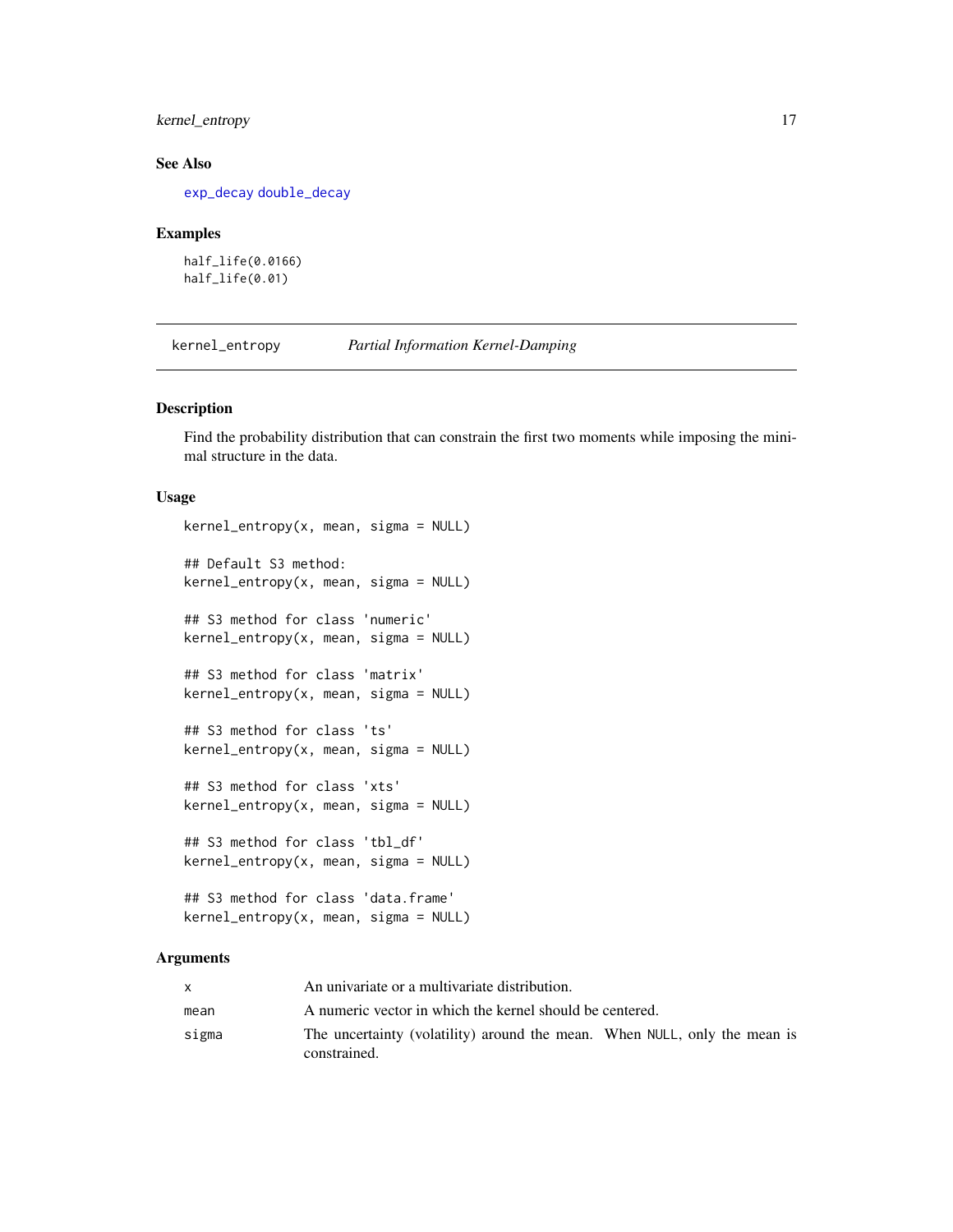#### <span id="page-17-0"></span>Value

A numerical vector of class ffp with the new probabilities distribution.

#### See Also

[double\\_decay](#page-7-1)

#### Examples

```
library(ggplot2)
```

```
ret <- diff(log(EuStockMarkets[ , 1]))
mean <- -0.01 # scenarios around -1%
sigma <- var(diff(ret))
ke <- kernel_entropy(ret, mean, sigma)
ke
autoplot(ke) +
  scale_color_viridis_c()
```
<span id="page-17-1"></span>kernel\_normal *Full Information by Kernel-Damping*

#### Description

Historical realizations receive a weight proportional to their distance from a target mean.

```
kernel_normal(x, mean, sigma)
## Default S3 method:
kernel_normal(x, mean, sigma)
## S3 method for class 'numeric'
kernel_normal(x, mean, sigma)
## S3 method for class 'matrix'
kernel_normal(x, mean, sigma)
## S3 method for class 'ts'
kernel_normal(x, mean, sigma)
## S3 method for class 'xts'
kernel_normal(x, mean, sigma)
## S3 method for class 'tbl_df'
```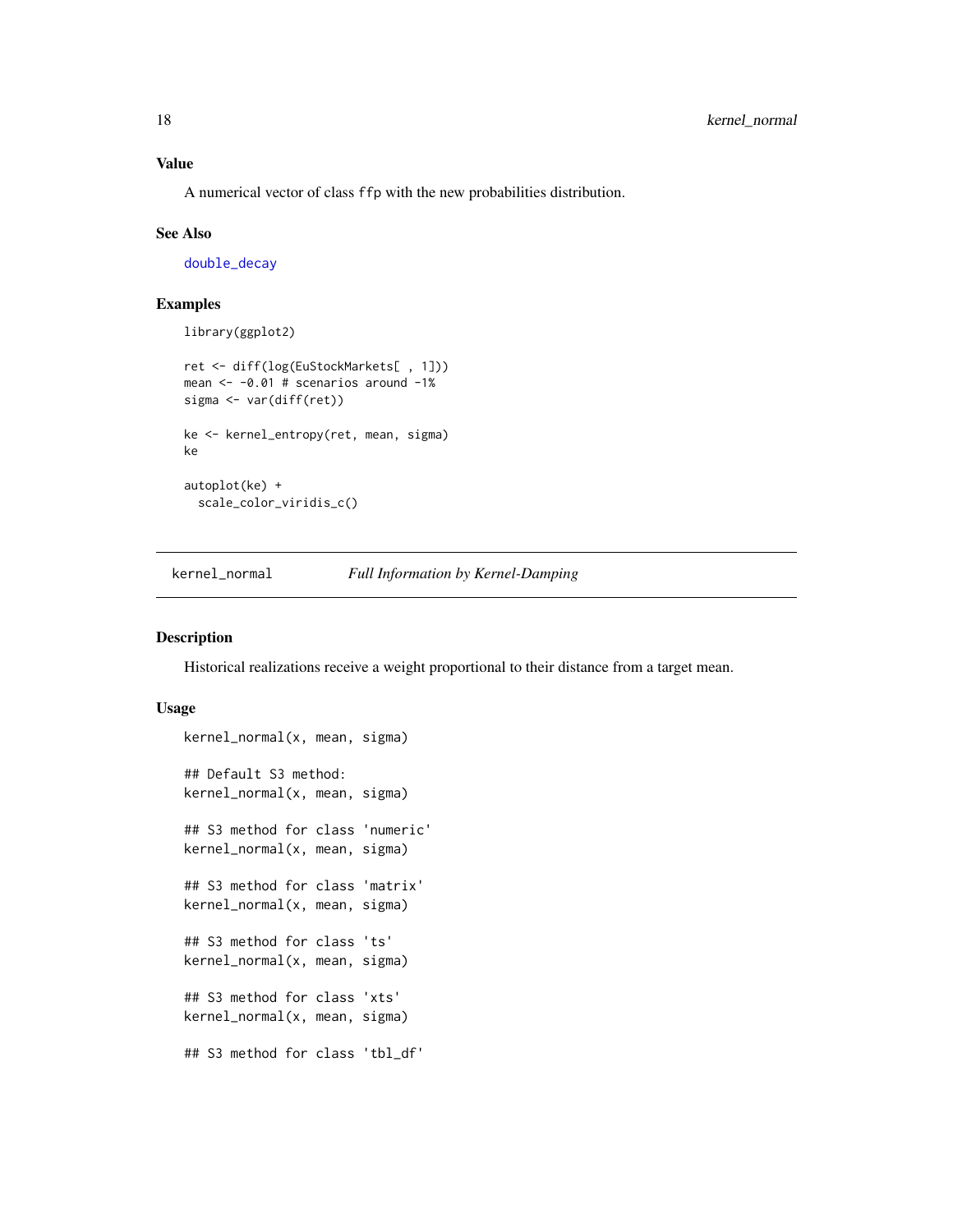#### <span id="page-18-0"></span>scenario\_density 19

```
kernel_normal(x, mean, sigma)
## S3 method for class 'data.frame'
kernel_normal(x, mean, sigma)
```
#### Arguments

| $\mathsf{x}$ | An univariate or a multivariate distribution.            |
|--------------|----------------------------------------------------------|
| mean         | A numeric vector in which the kernel should be centered. |
| sigma        | The uncertainty (volatility) around the mean.            |

#### Value

A numerical vector of class ffp with the new probabilities distribution.

#### See Also

[crisp](#page-5-1) [exp\\_decay](#page-12-1)

#### Examples

library(ggplot2)

```
ret <- diff(log(EuStockMarkets[ , 1]))
mean <- -0.01 # scenarios around -1%
sigma <- var(diff(ret))
kn <- kernel_normal(ret, mean, sigma)
kn
autoplot(kn) +
  scale_color_viridis_c()
# A larger sigma spreads out the distribution
sigma <- var(diff(ret)) / 0.05
kn <- kernel_normal(ret, mean, sigma)
autoplot(kn) +
  scale_color_viridis_c()
```
scenario\_density *Plot Scenarios*

#### Description

This functions are designed to make it easier to visualize the impact of a *View* in the P&L distribution.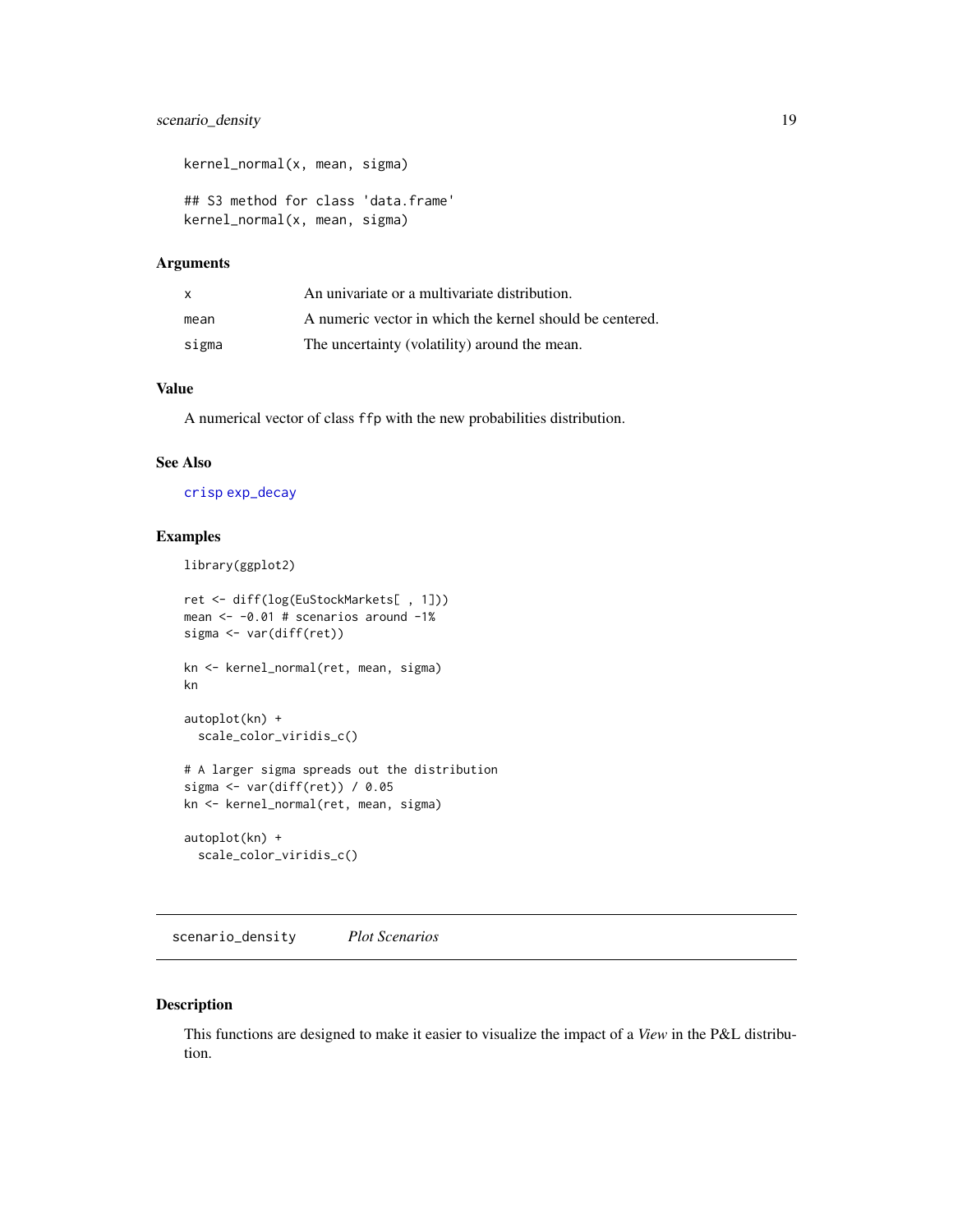#### <span id="page-19-0"></span>Usage

scenario\_density $(x, p, n = 10000)$ 

scenario\_histogram(x, p, n = 10000)

#### Arguments

|   | An univariate marginal distribution.                            |
|---|-----------------------------------------------------------------|
| D | A probability from the ffp class.                               |
| n | An integer scalar with the number of scenarios to be generated. |

#### Details

To generate a scenario-distribution the margins are bootstrapped using [bootstrap\\_scenarios](#page-4-1). The number of resamples can be controlled with the n argument (default is  $n = 10000$ ).

#### Value

A ggplot2 object.

#### Examples

```
pnl <- diff(log(EuStockMarkets))[, 1]
p <- exp_decay(pnl, 0.005)
scenario_density(pnl, p, 500)
scenario_histogram(pnl, p, 500)
```
view\_on\_copula *Views on Copulas*

#### Description

Helper to construct constraints on copulas for entropy programming.

```
view_on_copula(x, simul, p)
## Default S3 method:
view_on_copula(x, simul, p)
## S3 method for class 'matrix'
view_on_copula(x, simul, p)
## S3 method for class 'xts'
```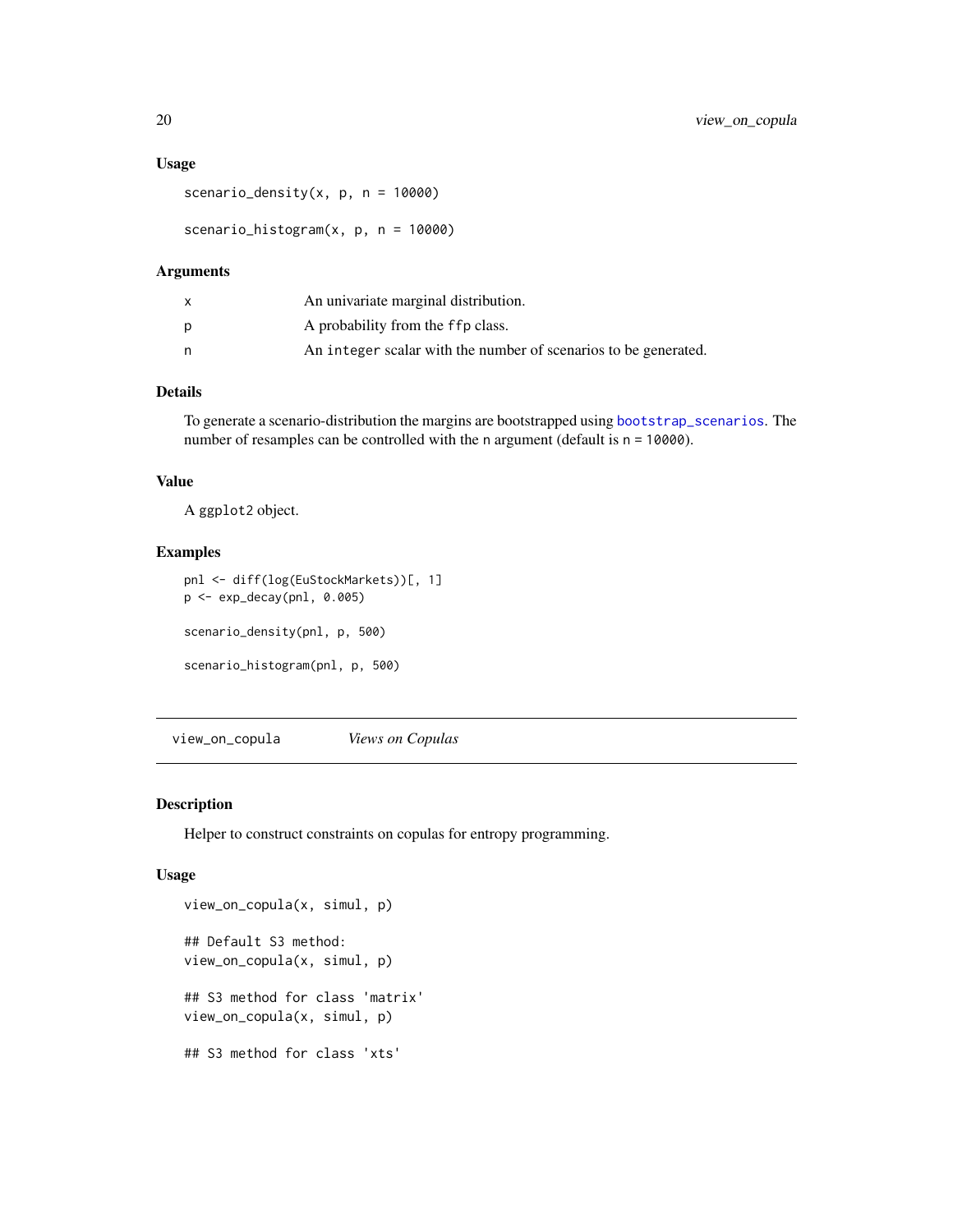```
view_on_copula(x, simul, p)
## S3 method for class 'tbl_df'
view_on_copula(x, simul, p)
```

| $\times$ | A multivariate copula.      |
|----------|-----------------------------|
| simul    | A simulated target copula.  |
| p        | An object of the ffp class. |

#### Value

A list of the view class.

#### Examples

```
set.seed(1)
library(ggplot2)
# Invariants
ret <- diff(log(EuStockMarkets))
u <- apply(ret, 2, stats::pnorm) # assuming normal copula
n \leq -nrow(u)#' Prior probability distribution
prior \leq rep(1 / n, n)
# Simulated marginals
simul_marg <- bootstrap_scenarios(ret, as_ffp(prior), as.double(n))
# Copulas derived from the simulated margins
simul_cop <- apply(simul_marg, 2, stats::pnorm) # assuming normal copula
views \le view_on_copula(x = u, simul = simul_cop, p = prior)
views
ep <- entropy_pooling(p = prior, Aeq = views$Aeq, beq = views$beq, solver = "nloptr")
autoplot(ep)
```
view\_on\_correlation *Views on Correlation Structure*

#### Description

Helper to construct views on the correlation matrix.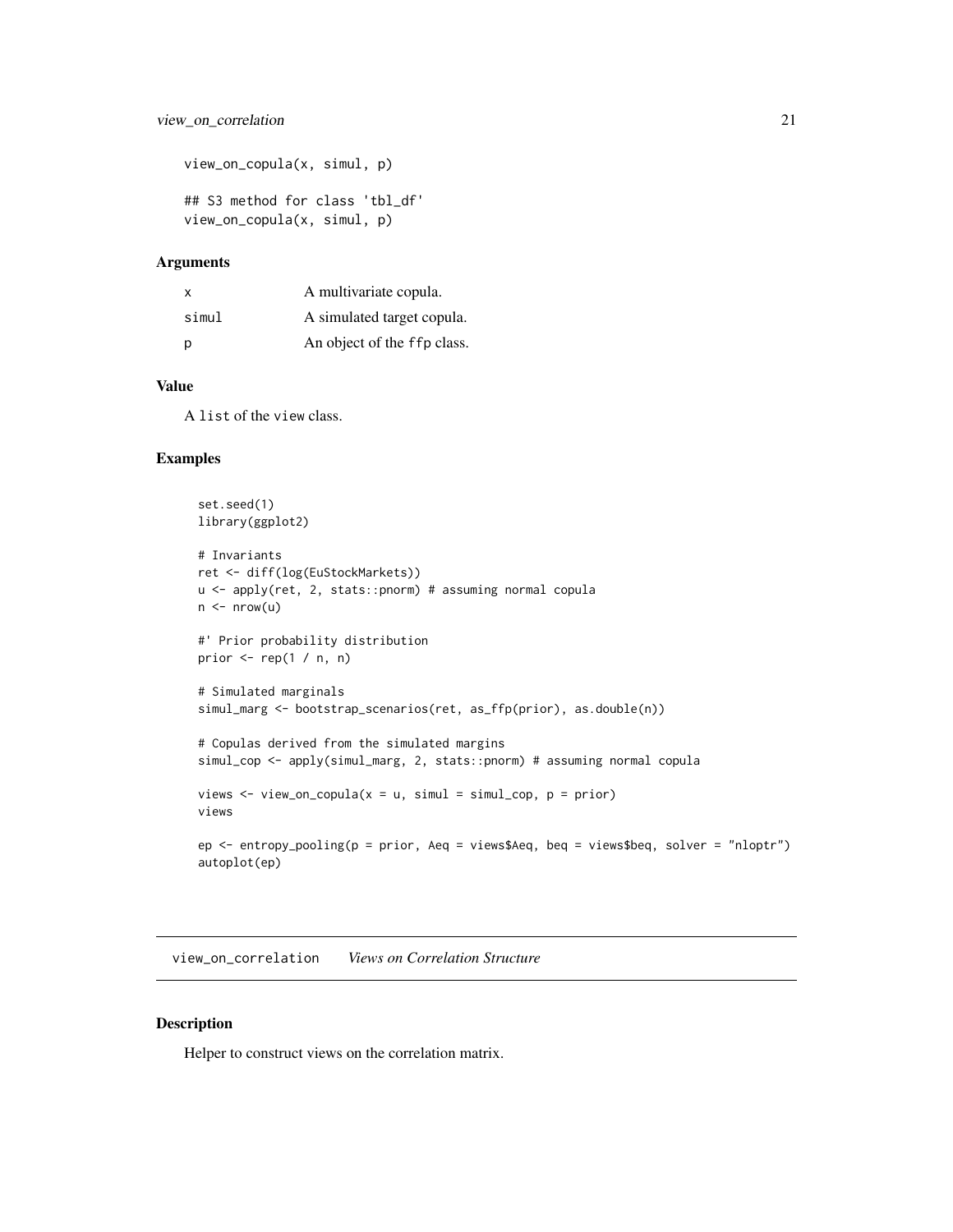#### Usage

```
view_on_correlation(x, cor)
## Default S3 method:
view_on_correlation(x, cor)
## S3 method for class 'matrix'
view_on_correlation(x, cor)
## S3 method for class 'xts'
view_on_correlation(x, cor)
## S3 method for class 'tbl_df'
view_on_correlation(x, cor)
```
#### Arguments

|     | An univariate or a multivariate distribution.                     |
|-----|-------------------------------------------------------------------|
| cor | A matrix for the target correlation structure of the series in x. |

#### Value

A list of the view class.

```
library(ggplot2)
# Invariant
ret <- diff(log(EuStockMarkets))
# Assume that a panic event throws all correlations to the roof!
co \le matrix(0.95, 4, 4)
diag(co) <- 1
co
# Prior probability (usually the equal-weight setting)
prior <- rep(1 / nrow(ret), nrow(ret))
# View
views <- view_on_correlation(x = ret, cor = co)
views
# Optimization
ep <- entropy_pooling(p = prior, Aeq = views$Aeq, beq = views$beq, solver = "nlminb")
autoplot(ep)
# prior correlation structure
stats::cor(ret)
```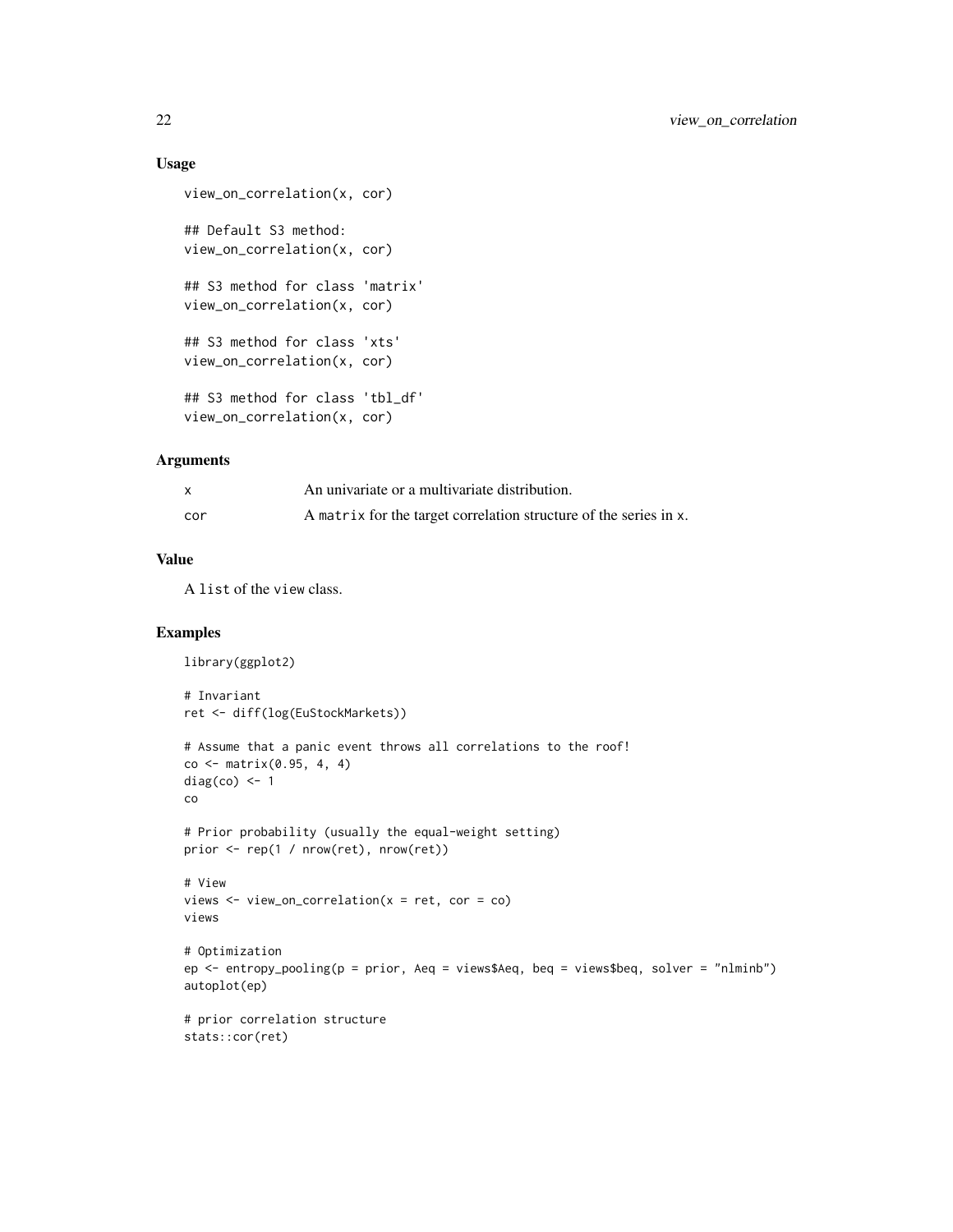```
# posterior correlation structure matches the initial view very closely
stats::cov2cor(ffp_moments(x = ret, p = ep)\
```
view\_on\_joint\_distribution

*Views on Joint Distribution*

#### Description

Helper to construct constraints on the entire distribution.

#### Usage

```
view_on_joint_distribution(x, simul, p)
## Default S3 method:
```

```
view_on_joint_distribution(x, simul, p)
```

```
## S3 method for class 'matrix'
view_on_joint_distribution(x, simul, p)
```

```
## S3 method for class 'xts'
view_on_joint_distribution(x, simul, p)
```

```
## S3 method for class 'tbl_df'
view_on_joint_distribution(x, simul, p)
```
#### Arguments

| $\mathsf{x}$ | An univariate or a multivariate distribution.  |
|--------------|------------------------------------------------|
| simul        | An univariate or multivariate simulated panel. |
| p            | An object of the ffp class.                    |

#### Details

- simul must have the same number of columns than x
- p should have the same number of rows that simul.

#### Value

A list of the view class.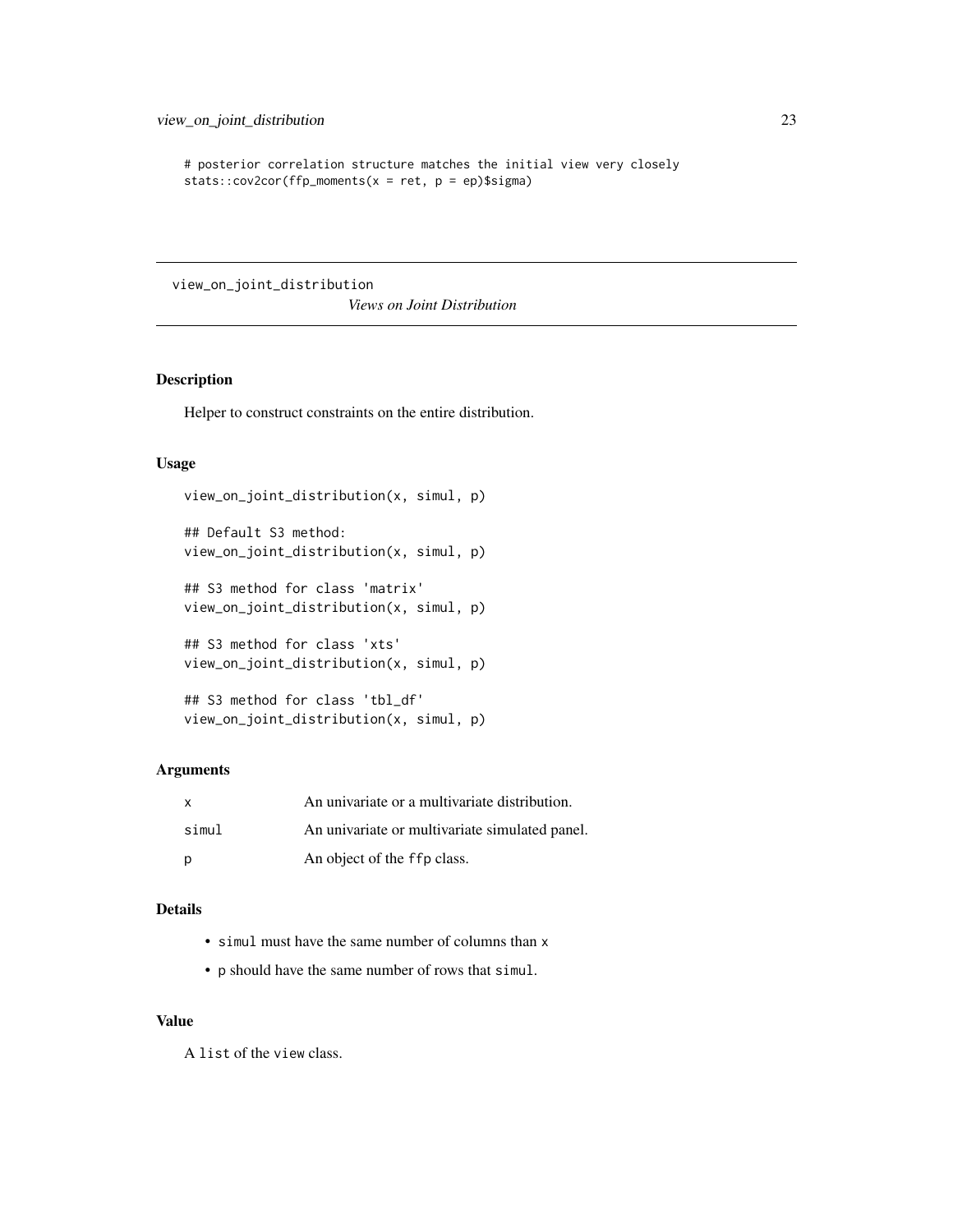#### Examples

```
set.seed(1)
library(ggplot2)
# Invariants
ret <- diff(log(EuStockMarkets))
n <- nrow(ret)
#' Prior probability distribution
prior \leq rep(1 / n, n)
# Simulated marginals
simul <- bootstrap_scenarios(ret, as_ffp(prior), as.double(n))
views \leq view_on_joint_distribution(x = ret, simul = simul, p = prior)
views
ep <- entropy_pooling(p = prior, Aeq = views$Aeq, beq = views$beq, solver = "nlminb")
autoplot(ep)
# location matches
colMeans(simul)
ffp_moments(x = ret, p = ep)$mu
# dispersion matches
cov(simul)
ffp_moments(x = ret, p = ep)$sigma
```

```
view_on_marginal_distribution
```
*Views on Marginal Distribution*

#### Description

Helper to construct constraints on the marginal distribution.

```
view_on_marginal_distribution(x, simul, p)
## Default S3 method:
view_on_marginal_distribution(x, simul, p)
## S3 method for class 'matrix'
view_on_marginal_distribution(x, simul, p)
## S3 method for class 'xts'
view_on_marginal_distribution(x, simul, p)
```
<span id="page-23-0"></span>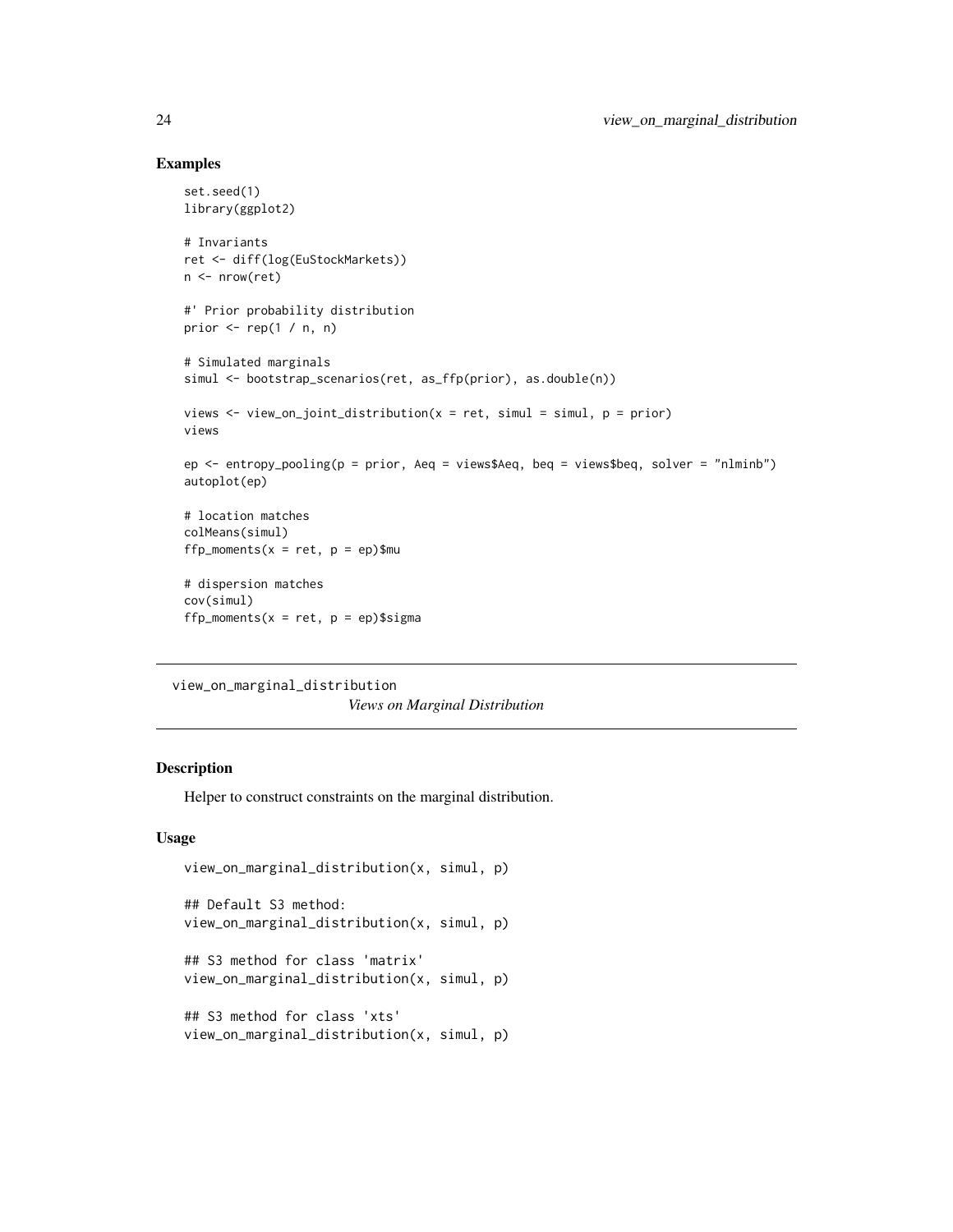```
## S3 method for class 'tbl_df'
view_on_marginal_distribution(x, simul, p)
```

| X     | An univariate or a multivariate distribution.  |
|-------|------------------------------------------------|
| simul | An univariate or multivariate simulated panel. |
| p     | An object of the ffp class.                    |

#### Details

- simul must have the same number of columns than x
- p should have the same number of rows that simul.

#### Value

A list of the view class.

```
set.seed(1)
library(ggplot2)
# Invariants
ret <- diff(log(EuStockMarkets))
n <- nrow(ret)
#' Prior probability distribution
prior \leq rep(1 / n, n)
# Simulated marginals
simul <- bootstrap_scenarios(ret, as_ffp(prior), as.double(n))
views \leq view_on_marginal_distribution(x = ret, simul = simul, p = prior)
views
ep <- entropy_pooling(p = prior, Aeq = views$Aeq, beq = views$beq, solver = "nlminb")
autoplot(ep)
# location matches
colMeans(simul)
ffp_moments(x = ret, p = ep)$mu
# dispersion matches
cov(simul)
ffp_moments(x = ret, p = ep)$sigma
```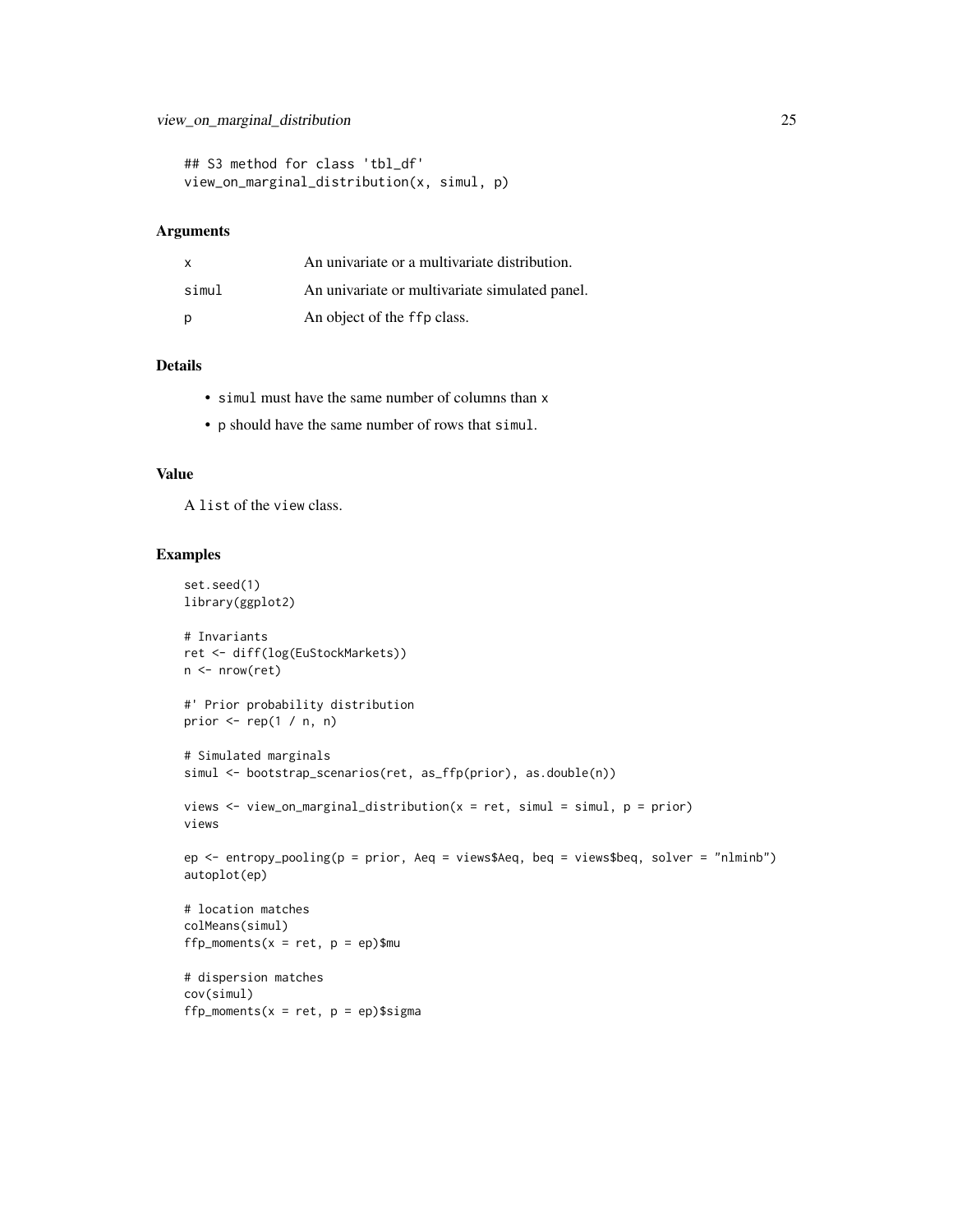<span id="page-25-0"></span>

#### Description

Helper to construct views on expected returns.

#### Usage

```
view_on_mean(x, mean)
## Default S3 method:
view_on_mean(x, mean)
## S3 method for class 'matrix'
view_on_mean(x, mean)
## S3 method for class 'xts'
view_on_mean(x, mean)
## S3 method for class 'tbl_df'
view_on_mean(x, mean)
```
#### Arguments

|      | An univariate or a multivariate distribution.                  |
|------|----------------------------------------------------------------|
| mean | A double for the target location parameter of the series in x. |

#### Value

A list of the view class.

```
library(ggplot2)
```

```
# Invariant
ret <- diff(log(EuStockMarkets))
n <- nrow(ret)
# Prior beliefs for expected returns (here is 2% for each asset)
mean <- rep(0.02, 4)
# Prior probabilities (usually equal weight scheme)
prior \leq- rep(1 / n, n)
# View
views \le view_on_mean(x = ret, mean = mean)
```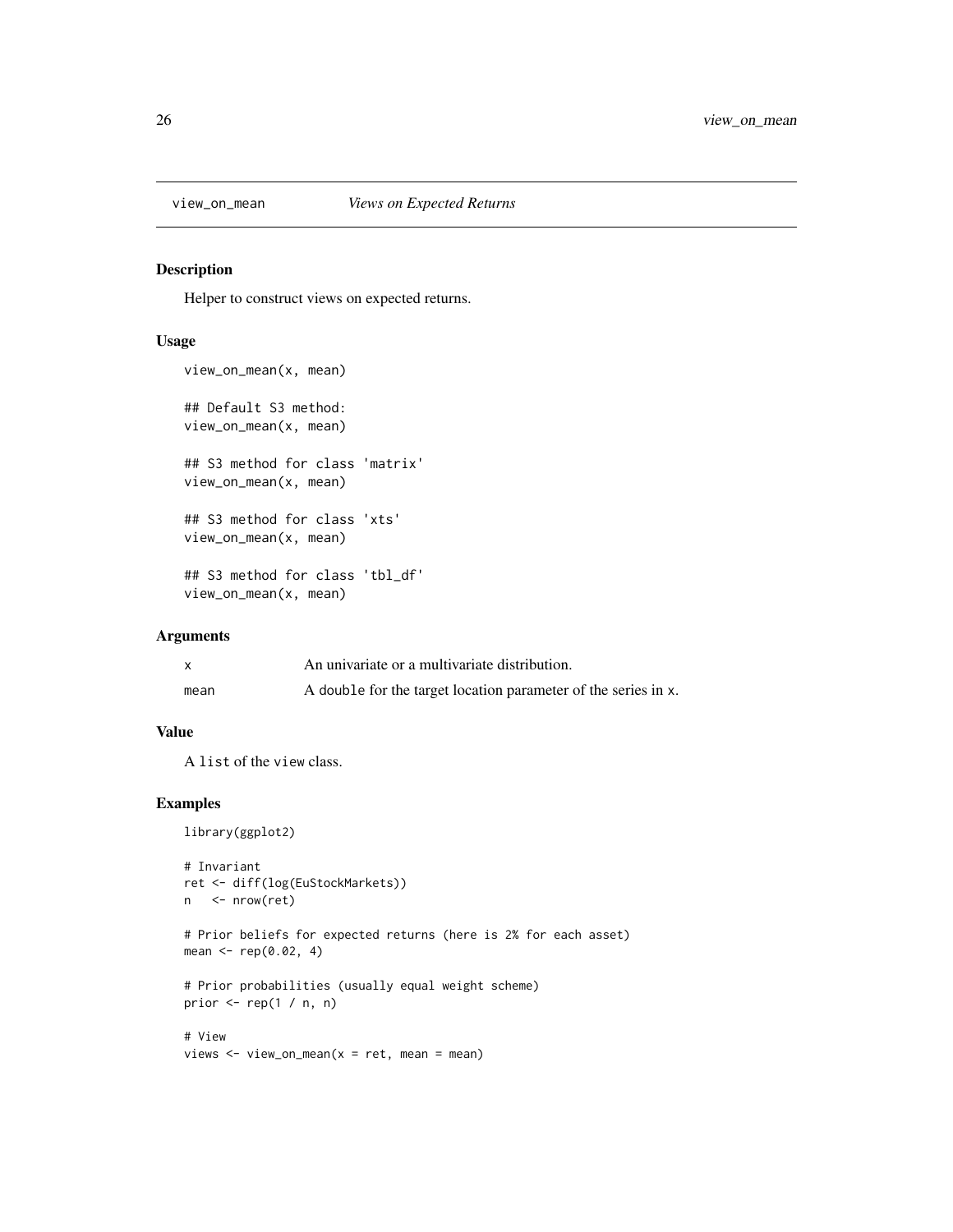#### <span id="page-26-0"></span>view\_on\_rank 27

views

```
# Optimization
ep <- entropy_pooling(p = prior, Aeq = views$Aeq, beq = views$beq, solver = "nlminb")
autoplot(ep)
# Probabilities are twisted in such a way that the posterior
# `mu` match's exactly with previously stated beliefs
ffp_moments(x = ret, p = ep)$mu
```
view\_on\_rank *Views on Relative Performance*

#### Description

Helper to construct views on relative performance of assets.

#### Usage

```
view_on_rank(x, rank)
## Default S3 method:
view_on_rank(x, rank)
## S3 method for class 'matrix'
view_on_rank(x, rank)
## S3 method for class 'xts'
view_on_rank(x, rank)
## S3 method for class 'tbl_df'
view_on_rank(x, rank)
```
#### Arguments

|      | An univariate or a multivariate distribution.                          |
|------|------------------------------------------------------------------------|
| rank | A integer with the assets rank (from the worst to the best performer). |

#### Details

If rank =  $c(2,1)$  it is implied that asset in the first column will outperform the asset in the second column. For vectors of bigger size the interpretation is the same: assets on the right will outperform assets on the left.

#### Value

A list of the view class.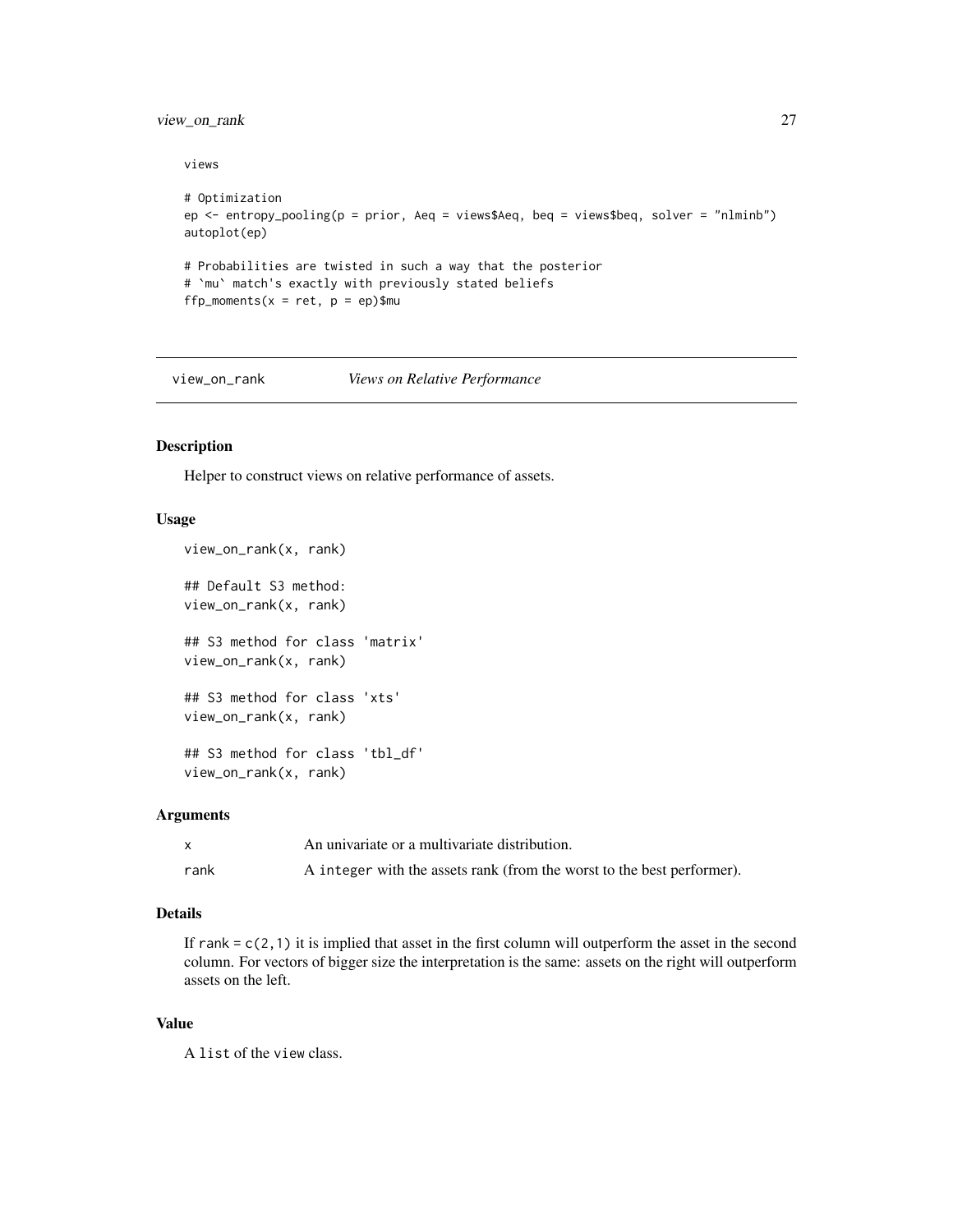#### Examples

library(ggplot2)

```
# Invariants
x <- diff(log(EuStockMarkets))
prior \leq rep(1 / nrow(x), nrow(x))
# asset in the first col will outperform the asset in the second col (DAX will
# outperform SMI).
views \le view_on_rank(x = x, rank = c(2, 1))
views
ep <- entropy_pooling(p = prior, A = views$A, b = views$b, solver = "nloptr")
autoplot(ep)
# Prior Returns (SMI > DAX)
colMeans(x)[1:2]# Posterior Returns (DAX > SMI)
ffp_moments(x, ep)$mu[1:2]
```
view\_on\_volatility *Views on Volatility*

#### Description

Helper to construct views on volatility.

#### Usage

```
view_on_volatility(x, vol)
## Default S3 method:
view_on_volatility(x, vol)
## S3 method for class 'matrix'
view_on_volatility(x, vol)
## S3 method for class 'xts'
view_on_volatility(x, vol)
## S3 method for class 'tbl_df'
view_on_volatility(x, vol)
```
#### Arguments

|     | An univariate or a multivariate distribution.                    |
|-----|------------------------------------------------------------------|
| vol | A double for the target volatility structure of the series in x. |

<span id="page-27-0"></span>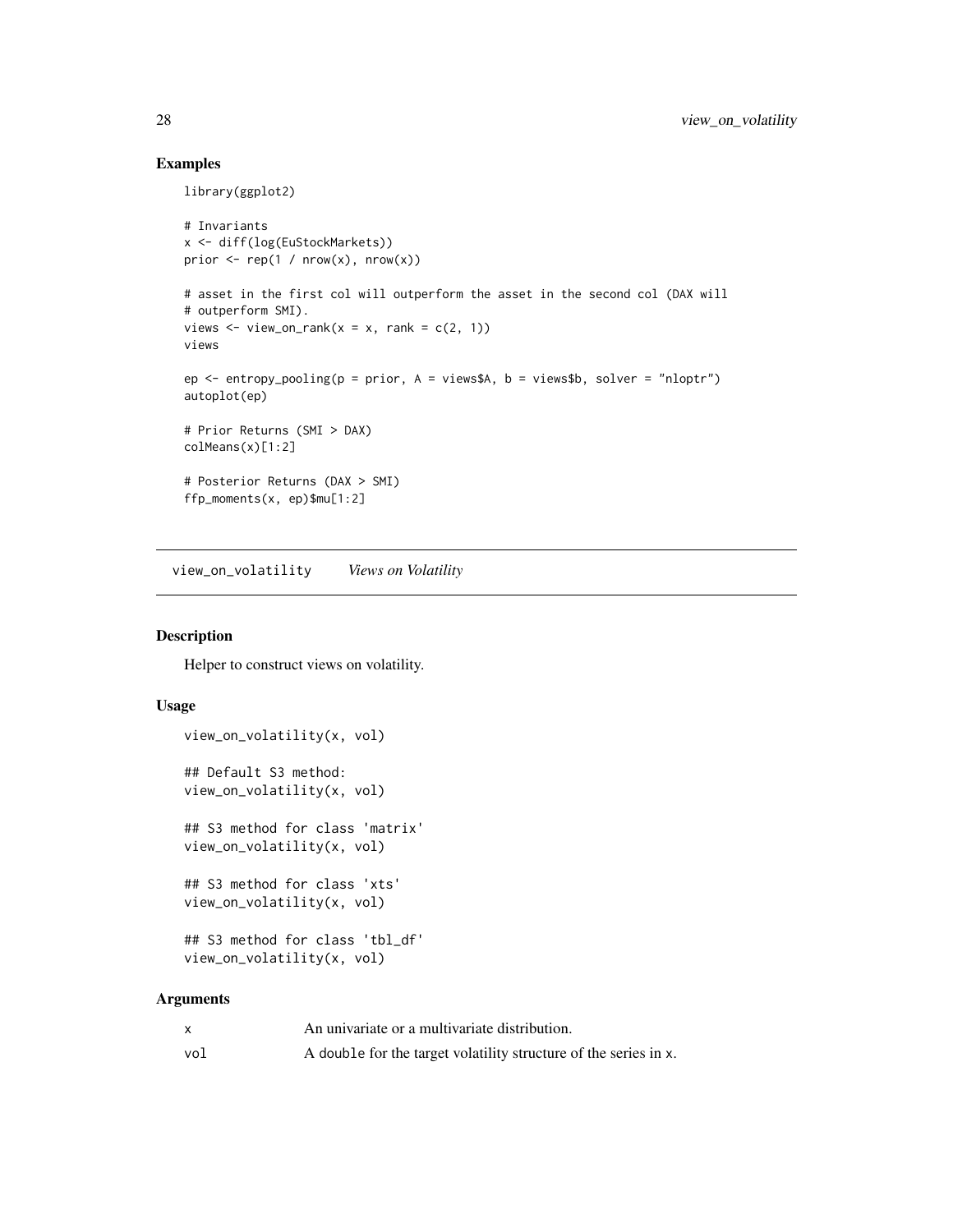view\_on\_volatility 29

#### Value

A list of the view class.

```
library(ggplot2)
# Invariant
ret <- diff(log(EuStockMarkets))
n <- nrow(ret)
# Expected a volatility 30% higher than historical average
vol \leq apply(ret, 2, stats::sd) * 1.3
# Prior Probabilities
prior \leq rep(1 / n, n)
# Views
views <- view_on_volatility(x = ret, vol = vol)
views
# Optimization
ep <- entropy_pooling(p = prior, Aeq = views$Aeq, beq = views$beq, solver = "nlminb")
autoplot(ep)
# Desired volatility
vol
# Posterior volatility matches very closely with the desired volatility
sqrt(diag(ffp_moments(x = ret, p = ep)\$sigma))
```